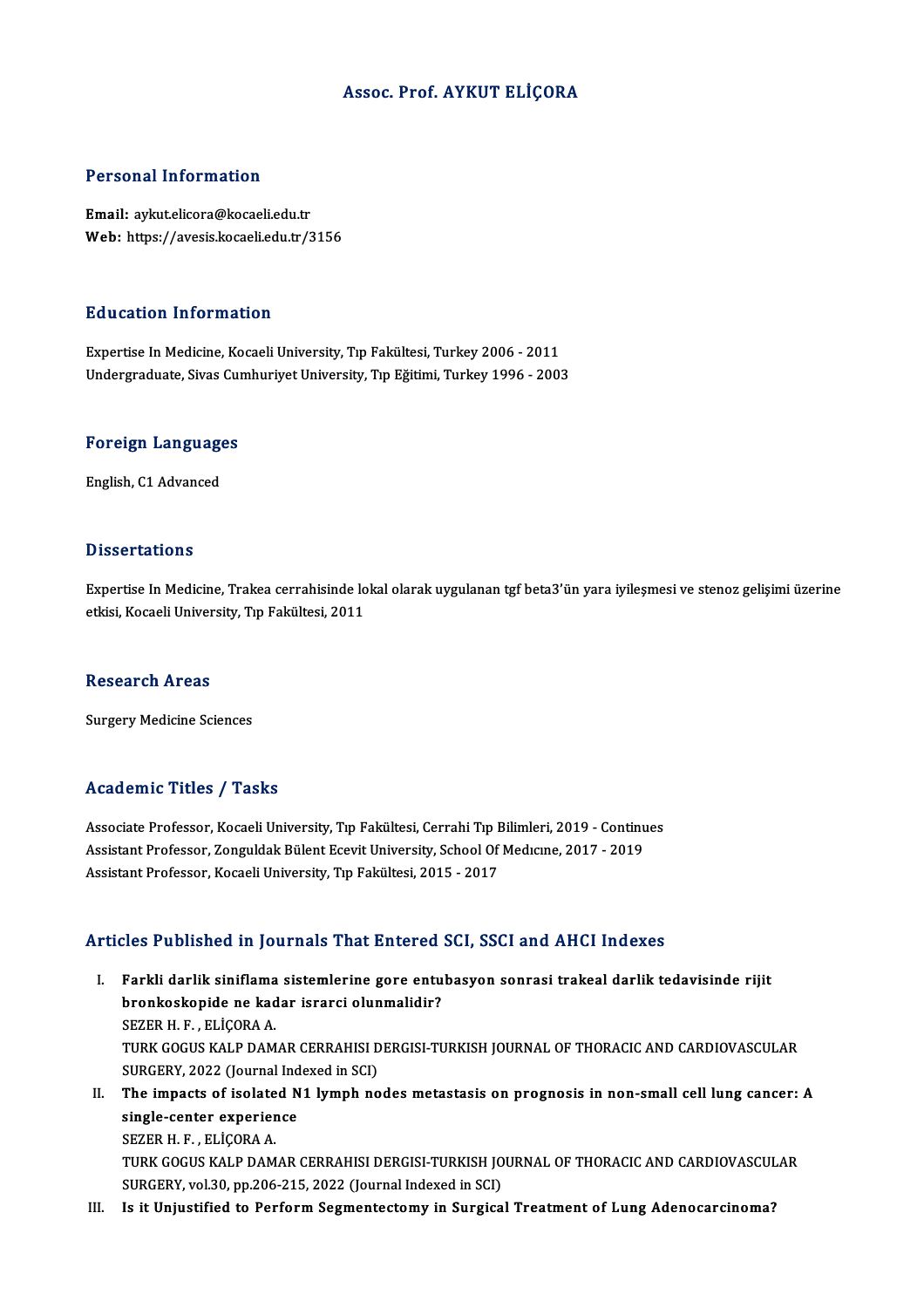SEZER H. F., ELİÇORA A., TOPÇU S.

ARCHIVES OF IRANIAN MEDICINE, vol.24, no.6, pp.487-495, 2021 (Journal Indexed in SCI)

IV. Effect of nitric oxide synthase inhibitors in acute lung injury due to blunt lung trauma in rats ARCHIVES OF IRANIAN MEDICINE, vol.24, no.6, pp.487-495, 2021 (Journal Indexed in SCI)<br>Effect of nitric oxide synthase inhibitors in acute lung injury due to blunt lung trauma in rats<br>Akgul A. G. , SAHİN D., Temel U., ELİÇO Effect of nitric oxide synthase inhibitors in acute lung injury due to blunt lung trauma in rats<br>Akgul A. G. , ŞAHİN D., Temel U., ELİÇORA A., Dillioglugil M. Ö. , Kir H., ÖZSOY Ö. D. , Yildiz K., Ozer C., TOPÇU S<br>TURK GOG Akgul A. G. , ŞAHİN D., Temel U., ELİÇORA A., Dillioglugil M. Ö. , Ki<br>TURK GOGUS KALP DAMAR CERRAHISI DERGISI-TURKISH JOUR<br>SURGERY, vol.27, no.1, pp.63-72, 2019 (Journal Indexed in SCI)<br>Transthorasis Noodle Aspiration Bian TURK GOGUS KALP DAMAR CERRAHISI DERGISI-TURKISH JOURNAL OF THORACIC AND CARDIOVASCULAR<br>SURGERY, vol.27, no.1, pp.63-72, 2019 (Journal Indexed in SCI)<br>V. Transthoracic Needle Aspiration Biopsy Experience of 162 Cases Operat

# SURGER<br>Transth<br>Cancer Transthoracic Needle Aspiration Biopsy Experien<br>Cancer<br>Eliçora A., Çakır Ö., Sezer H. F. , Avcı A., Topçu S., Yildiz K.<br>KUWAE MEDICAL JOUPNAL, vel 50, np 32, 26, 2018 (Jou

Cancer<br>Eliçora A., Çakır Ö., Sezer H. F. , Avcı A., Topçu S., Yildiz K.<br>KUWAIT MEDICAL JOURNAL, vol.50, pp.32-36, 2018 (Journal Indexed in SCI)<br>False Positive Positron Emission Tomography Study in Two Potionts

## Eliçora A., Çakır Ö., Sezer H. F. , Avcı A., Topçu S., Yildiz K.<br>KUWAIT MEDICAL JOURNAL, vol.50, pp.32-36, 2018 (Journal Indexed in SCI)<br>VI. False Positive Positron Emission Tomography Study in Two Patients due to Micro KUWAIT MEDICAL JOUI<br>False Positive Positre<br>Fluorodeoxyglucose<br>ELICOPA A - ISCÕPEN S False Positive Positron Emissi<br>Fluorodeoxyglucose<br>ELİÇORA A., İŞGÖREN S., TOPÇU S.<br>KUMALT MEDICAL JOUPNAL, YOLE Fluorodeoxyglucose<br>ELİÇORA A., İŞGÖREN S., TOPÇU S.<br>KUWAIT MEDICAL JOURNAL, vol.50, no.1, pp.92-94, 2018 (Journal Indexed in SCI)<br>Effects of transforming grouth fector beta 1 noutralising antibody and ti ELİÇORA A., İŞGÖREN S., TOPÇU S.<br>KUWAIT MEDICAL JOURNAL, vol.50, no.1, pp.92-94, 2018 (Journal Indexed in SCI)<br>VII. Effects of transforming growth factor-beta-1 neutralizing antibody and transforming growth factor-<br>het

## KUWAIT MEDICAL JOURNAL, vol.50, no.1, pp.92-94, 20<br>Effects of transforming growth factor-beta-1 ne<br>beta-3 on the development of tracheal stenosis<br>ELICORA A. Ozasliky C. Sezan H. E. Liman S. T. Vildi Effects of transforming growth factor-beta-1 neutralizing antibody<br>beta-3 on the development of tracheal stenosis<br>ELİÇORA A., Ozcelikay G., Sezer H. F. , Liman S. T. , Yildiz K., TOPÇU S., Arica B.<br>TURK COCUS KALB DAMAR CE beta-3 on the development of tracheal stenosis<br>ELİÇORA A., Ozcelikay G., Sezer H. F. , Liman S. T. , Yildiz K., TOPÇU S., Arica B.<br>TURK GOGUS KALP DAMAR CERRAHISI DERGISI-TURKISH JOURNAL OF THORACIC AND CARDIOVASCULAR ELİÇORA A., Ozcelikay G., Sezer H. F. , Liman S. T. , Yildiz K., TOPÇU S.<br>TURK GOGUS KALP DAMAR CERRAHISI DERGISI-TURKISH JOURNA<br>SURGERY, vol.25, no.3, pp.433-438, 2017 (Journal Indexed in SCI)<br>Nisolou Sundromo duo to diel

- VIII. Nicolau Syndrome due to diclofenac injection SURGERY, vol.25, no.3, pp.433<br>Nicolau Syndrome due to d<br>Aynioglu A., Elicora A., Kaya S.<br>CIOPNALE ITALIANO DI DEPA GIORNALE ITALIANO DI DERMATOLOGIA E VENEREOLOGIA, vol.151, no.4, pp.452-454, 2016 (Journal Indexed in SCI) Aynioglu A., Elicora A., Kaya S.
	- IX. Management of Post-Intubation Tracheal Membrane Ruptures ELİÇORA A., AKGÜL A., TOPÇU S., Ozbay S., Hosten T., SEZER H. F., Elicora S. S. Management of Post-Intubation Tracheal Membrane Ruptures<br>ELİÇORA A., AKGÜL A., TOPÇU S., Ozbay S., Hosten T., SEZER H. F. , Elicora S. S.<br>ARCHIVES OF IRANIAN MEDICINE, vol.19, no.7, pp.491-495, 2016 (Journal Indexed in SCI
	- X. Effect of Locally Applied Transforming Growth Factor Beta3 on Wound Healing and Stenosis<br>Development in Tracheal Surgery ARCHIVES OF IRANIAN MEDICINE, vol.<br>Effect of Locally Applied Transfor<br>Development in Tracheal Surgery<br>ELICOPA A LimAN a t. ABICA VECIN L Effect of Locally Applied Transforming Growth Factor Beta3 on Wound Healing a<br>Development in Tracheal Surgery<br>ELİÇORA A., limAN s. t. , ARICA YEGİN B., akgül a. g. , eroğlu h., YILDIZ D. K. , TOPÇU S., özer c.<br>PESPIRATORY Development in Tracheal Surgery<br>ELİÇORA A., limAN s. t. , ARICA YEGİN B., akgül a. g. , eroğlu h., YILDIZ D. K. , TOP<br>RESPIRATORY CARE, vol.59, no.8, pp.1281-1286, 2014 (Journal Indexed in SCI)<br>Is a small bara satbatar aff ELİÇORA A., limAN s. t., ARICA YEGİN B., akgül a. g., eroğlu h., YILDIZ D.<br>RESPIRATORY CARE, vol.59, no.8, pp.1281-1286, 2014 (Journal Indexed<br>XI. Is a small-bore catheter efficient for most pleural pathologies?<br>Liman S.T.
- RESPIRATORY CARE, vol.59, no.8, pp.1281-1286, 2014 (Journal Indexed in SCI)<br>Is a small-bore catheter efficient for most pleural pathologies?<br>Liman S. T. , ELİÇORA A., Akgul A. G. , TOPÇU S., Ozbay S., Mehmetoglu S. S. , Se Is a small-bore catheter efficient for most pleural pathologies?<br>Liman S. T. , ELİÇORA A., Akgul A. G. , TOPÇU S., Ozbay S., Mehmetoglu S. S. ,<br>SURGERY TODAY, vol.44, no.5, pp.834-838, 2014 (Journal Indexed in SCI)<br>Excisio Liman S. T. , ELİÇORA A., Akgul A. G. , TOPÇU S., Ozbay S., Mehmetoglu S. S. , Sezer F., Koska C., Ilgazli A.<br>SURGERY TODAY, vol.44, no.5, pp.834-838, 2014 (Journal Indexed in SCI)<br>XII. Excision of Ectopic Mediastinal Para
- SURGERY TODAY, vol.44, no.5, pp.834-838, 2014 (Journal Indexed in SCI)<br>Excision of Ectopic Mediastinal Parathyroid Adenoma via Parasternal V<br>Liman S. T. , TOPÇU S., DERVİŞOĞLU E., Gorur G., ELİÇORA A., Burc K., Akgul A. G. Excision of Ectopic Mediastinal Parathyroid Adenoma via Parasternal Videomediastinoscopy<br>Liman S. T. , TOPÇU S., DERVİŞOĞLU E., Gorur G., ELİÇORA A., Burc K., Akgul A. G.<br>ANNALS OF THORACIC AND CARDIOVASCULAR SURGERY, vol. Liman S. T., TOPÇU S., DERVİŞOĞLU E., Gorur G., ELİÇORA A., Burc K., A<br>ANNALS OF THORACIC AND CARDIOVASCULAR SURGERY, vol.20, no.1<br>XIII. Multiple tension pneumatocele due to necrotising pneumonia
- ANNALS OF THORACIC AND CARDIOVASCULAR SURGERY, vol.20, no.1, pp.67-69, 201<br>Multiple tension pneumatocele due to necrotising pneumonia<br>Liman S. T. , ELİÇORA A., Akgul A. G. , TOPÇU S., Mehmetoglu S. S. , Ozbay S., Uyan Z. S Multiple tension pneumatocele due to necrotising pneumonia<br>Liman S. T. , ELİÇORA A., Akgul A. G. , TOPÇU S., Mehmetoglu S. S. , Ozbay S., I<br>EUROPEAN RESPIRATORY JOURNAL, vol.42, 2013 (Journal Indexed in SCI)<br>Value of Autof
- EUROPEAN RESPIRATORY JOURNAL, vol.42, 2013 (Journal Indexed in SCI)<br>XIV. Value of Autofluorescence in Video-Assisted Thoracoscopic Surgery in Pleural Diseases Liman S.T., ELİÇORA A., TOPÇU S., Akgul A. G., Mehmetoglu S. S., Ilgazli A., Ercin C., Etiler N. Value of Autofluorescence in Video-Assisted Thoracoscopic Surgery in Pleural Diseases<br>Liman S. T. , ELİÇORA A., TOPÇU S., Akgul A. G. , Mehmetoglu S. S. , Ilgazli A., Ercin C., Etiler N.<br>THORACIC AND CARDIOVASCULAR SURGEON Liman S. T., ELİÇORA A., TOPÇU S., Akgul A. G., Mehmetoglu S. S., Ilgaz<br>THORACIC AND CARDIOVASCULAR SURGEON, vol.61, no.4, pp.350-35<br>XV. Aspiration of a cigarette filter from a bronchodilator inhaler.<br>Elisare A. Liman S. A
- THORACIC AND CARDIOVASCULAR SURGEON<br>Aspiration of a cigarette filter from a bre<br>Eliçora A., Liman Ş., Asli T., Hoşten T., Topçu S.<br>Bespiratory sare, vel 59, 2012 (Journal Indove Aspiration of a cigarette filter from a bronchodilator inhal<br>Eliçora A., Liman Ş., Asli T., Hoşten T., Topçu S.<br>Respiratory care, vol.58, 2013 (Journal Indexed in SCI Expanded)<br>Padie Antenne Aspiration Eliçora A., Liman Ş., Asli T., Hoşten T., Topçu S.<br>Respiratory care, vol.58, 2013 (Journal Indexed in<br>XVI. Radio Antenna Aspiration<br>Liman S., Elicora A., Akgul A., Ozbudak E., Topcu S. Respiratory care, vol.58, 2013 (Journal Indexed in SCI Expanded)

# Radio Antenna Aspiration<br>Liman S., Elicora A., Akgul A., Ozbudak E., Topcu S.<br>ANNALS OF THORACIC SURGERY, vol.94, no.5, 2012 (Journal Indexed in SCI)<br>Pertial Anomaleus Veneus Betunn of Left Sunerier Pulmenery Vein i

Liman S., Elicora A., Akgul A., Ozbudak E., Topcu S.<br>ANNALS OF THORACIC SURGERY, vol.94, no.5, 2012 (Journal Indexed in SCI)<br>XVII. Partial Anomalous Venous Return of Left Superior Pulmonary Vein in Adult ANNALS OF THORACIC SURGERY, vol.94, no.5, 2012 (Journ<br>Partial Anomalous Venous Return of Left Superior I<br>Liman S. T. , Topcu S., ELİÇORA A., Akgul A. G. , Sarisoy H. T.<br>ANNALS OF THOPACIC SUPGERY, vol.04, no.4, np.1255, 20 Partial Anomalous Venous Return of Left Superior Pulmonary Vein in Adult<br>Liman S. T. , Topcu S., ELIÇORA A., Akgul A. G. , Sarisoy H. T.<br>ANNALS OF THORACIC SURGERY, vol.94, no.4, pp.1355, 2012 (Journal Indexed in SCI)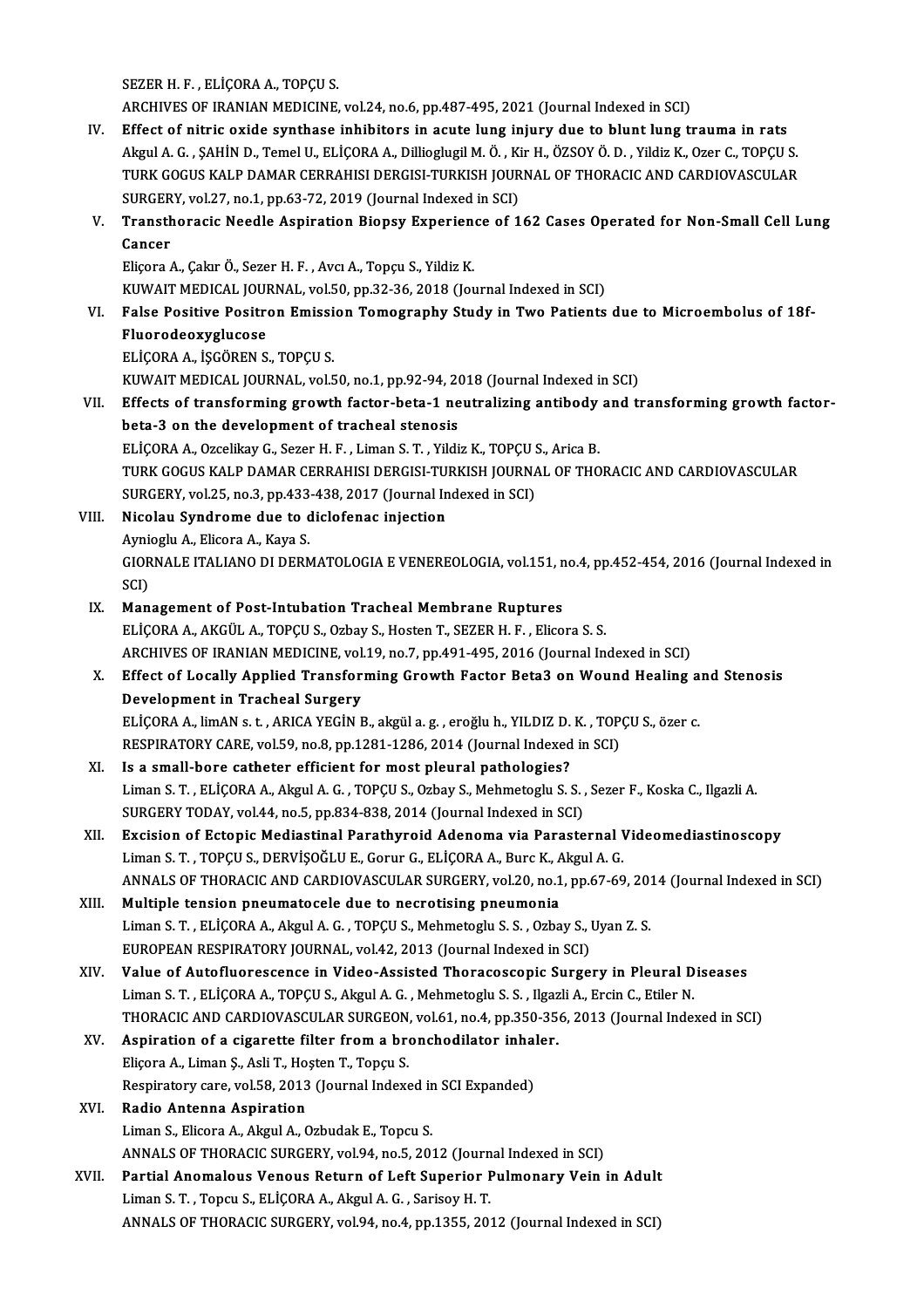- XVIII. Is small-bore catheter efficient in different type of pleural pathologies?<br>Liman S. ELICORA A. Akrul A. TOPCUS, Mehmetegly S. Orboy S. Seren E. Koeka Liman S., ELİÇORA A., Akgul A., TOPÇU S., Mehmetoglu S., Ozbay S., Sezer F., Koska C., Ilgazli A. Is small-bore catheter efficient in different type of pleural patholo<br>Liman S., ELİÇORA A., Akgul A., TOPÇU S., Mehmetoglu S., Ozbay S., Sezer F., .<br>EUROPEAN RESPIRATORY JOURNAL, vol.40, 2012 (Journal Indexed in SCI)<br>The e Liman S., ELİÇORA A., Akgul A., TOPÇU S., Mehmetoglu S., Ozbay S., Sezer F., Koska C., Ilgazli A.<br>EUROPEAN RESPIRATORY JOURNAL, vol.40, 2012 (Journal Indexed in SCI)<br>XIX. The effect of locally applied TGF-BETA3 on woun EUROPEAN RESPIRATORY JOURNAL, vol.40, 2012 (Journal Indexed in SCI)<br>The effect of locally applied TGF-BETA3 on wound healing and ste<br>surgery The effect of locally applied TGF-BETA3 on wound healing and stenosis deve<br>surgery<br>ELİÇORA A., Liman S. T. , Yegin B. A. , Akgul A. G. , EROĞLU H., Yildiz K., TOPÇU S., Ozer C.<br>FUROPEAN PESPIRATORY JOURNAL, vol.40, 2012 (J ELICORA A., Liman S. T., Yegin B. A., Akgul A. G., EROĞLU H., Yildiz K., TOPCU S., Ozer C. EUROPEAN RESPIRATORY JOURNAL, vol.40, 2012 (Journal Indexed in SCI)
	- XX. Congenital tracheal diverticulum seen in adult age<br>ELICORA A., Liman S. T., TOPCU S., Akgul A. G. Congenital tracheal diverticulum seen in adult age<br>ELİÇORA A., Liman S. T. , TOPÇU S., Akgul A. G.<br>EUROPEAN JOURNAL OF CARDIO-THORACIC SURGERY, vol.41, no.6, pp.1399, 2012 (Journal Indexed in SCI)<br>A difficult sessu Estenis ELİÇORA A., Liman S. T. , TOPÇU S., Akgul A. G.<br>EUROPEAN JOURNAL OF CARDIO-THORACIC SURGERY, vol.41, no.6, pp.1399, 2012 (Journal Indexed in SCI)<br>XXI. A difficult case: Ectopic thyroid, bronchial anomalies, and inciden
	- EUROPEAN<br>A difficult<br>carcinoma<br>TOPCUS Lis A difficult case: Ectopic thyroid, bronchial anomalies, and<br>carcinoma<br>TOPÇU S., Liman S. T. , ELİÇORA A., Zanuzi F., İŞGÖREN S., Filinte D.<br>JOURNAL OF THORACIC AND CARDJOVASCULAR SURCERY .vel 12

carcinoma<br>TOPÇU S., Liman S. T. , ELİÇORA A., Zanuzi F., İŞGÖREN S., Filinte D.<br>JOURNAL OF THORACIC AND CARDIOVASCULAR SURGERY, vol.138, no.1, pp.231-233, 2009 (Journal Indexed in<br>SCD TOP<sub>)</sub><br>JOUR<br>SCI)

# Articles Published in Other Journals

- rticles Published in Other Journals<br>I. Modified Closed Chest Drainage System for Safe Anaesthesia in Patients with COVID-19 Suspicion<br>CARDAKÖZÜ T. Cinar O. ELİCORA A. Sezer E XOO T WOMONOM IN OMMOT JOUTHAMS<br>Modified Closed Chest Drainage System<br>CARDAKÖZÜT., Cinar O., ELİÇORA A., Sezer F.<br>TURKISH JOURNAL OF ANAESTHESIQLOCY AL TURKISH JOURNAL OF ANAESTHESIOLOGY AND REANIMATION, vol.49, no.1, pp.74-77, 2021 (Journal Indexed in ESCI) ÇARDAKÖZÜ T., Cinar O., ELİÇORA A., Sezer F.
- II. IS THERE A CASE OF VENA CAVA INFERIOR ABSENCE WITHOUT THROMBOEMBOLISM IN ELDERLY? SEZER H.F., ABDULLAYEV G., ELİÇORA A., AVCI A., ÇAKIR Ö., TOPÇU S. IS THERE A CASE OF VENA CAVA INFERIOR ABSENCE WITHOUT THROMBOEMBOLISM IN ELDERI<br>SEZER H. F. , ABDULLAYEV G., ELİÇORA A., AVCI A., ÇAKIR Ö., TOPÇU S.<br>Turkish Journal of Health Science and Life, vol.3, no.2, pp.6-8, 2020 (Re SEZER H. F. , ABDULLAYEV G., ELİÇORA A., AVCI A., ÇAKIR Ö., TOPÇU S.<br>Turkish Journal of Health Science and Life, vol.3, no.2, pp.6-8, 2020 (Refereed Journals of Other Institutions)<br>III. Akciğer Adenokarsinomunda Tümör Boyu
- Turkish Journal of Health Science and Life, vol.3, no.2, pp.6-8, 2020 (Re<br>Akciğer Adenokarsinomunda Tümör Boyutu ve Histopatolojik *I*<br>ELİÇORA A., SEZER H. F. , YILDIZ K., TOPÇU S., AVCI A., ABDULLAYEV G.<br>Manisa Calal Baya Akciğer Adenokarsinomunda Tümör Boyutu ve Histopatolojik Alt Tipin Sağkalım Üzerine Etkileri<br>ELİÇORA A., SEZER H. F. , YILDIZ K., TOPÇU S., AVCI A., ABDULLAYEV G.<br>Manisa Celal Bayar Üniversitesi Sağlık Bilimleri Enstitüsü ELİÇORA A., SEZER H. F. , YILDIZ K., TOPÇU S., AVCI A., ABDULLAYEV G.<br>Manisa Celal Bayar Üniversitesi Sağlık Bilimleri Enstitüsü Dergisi, vol.5, no.3, pp.76-79, 2018 (Other Refereed<br>National Journals) Manisa Celal Bayar Üniversitesi Sağlık Bilimleri Enstitüsü Dergisi, vol.5, no.3, pp.76-79, 2018 (Other Renal diamater trochar chest tube efficacy in management of traumatic<br>IV. Evaluation of the small diamater trochar ches
- National Journals)<br>Evaluation of the small diamater<br>hemothorax and pneumothorax<br>ELICORAA Evaluation<br>hemothora<br>ELİÇORA A.<br>Kassali Mad hemothorax and pneumothorax<br>ELİÇORA A.<br>Kocaeli Medical Journal, vol.7, no.2, pp.72-75, 2018 (Other Refereed National Journals)<br>Efficesy of Plaunodesis with Low Dose Tale in Malian Plaunal Effusions ELİÇORA A.<br>Kocaeli Medical Journal, vol.7, no.2, pp.72-75, 2018 (Other Refereed National Jou<br>V. Efficacy of Pleurodesis with Low Dose Talc in Malign Pleural Effusions

- Kocaeli Medical Journal, vol.7, no.2, pp.72-75, 2018 (Other Refereed Na<br>Efficacy of Pleurodesis with Low Dose Talc in Malign Pleural E<br>ELİÇORA A., AVCI A., ALTUN V., SEZER H. F. , TOPÇU S., ABDULLAYEV G.<br>International Jour International Journal of Health Sciences and Research, vol.8, no.6, pp.14-18, 2018 (Refereed Journals of Other<br>Institutions) ELİÇORA A., AVCI A., ALTUN V., SEZER H. F., TOPÇU S., ABDULLAYEV G.
- VI. Mediastinal Cysts In Childhood TOPÇUS.,LİMANŞ.T. ,TEMELA.G. ,ELİÇORAA. Mediastinal Cysts In Childhood<br>TOPÇU S., LİMAN Ş. T. , TEMEL A. G. , ELİÇORA A.<br>Toraks Cerrahisi Bulteni, vol.3, no.4, pp.255-258, 2012 (National Non-Refereed Journal)<br>Yahaney Cisim Asnirasyonları ve Özefegye Yahaney Cisim
- VII. Yabancı Cisim Aspirasyonları ve Özofagus Yabancı Cisimleri<br>LİMAN S. T., ELİÇORA A., TOPÇU S. Toraks Cerrahisi Bulteni, vol.3, no.4<br>Yabancı Cisim Aspirasyonları v<br>LİMAN Ş. T. , ELİÇORA A., TOPÇU S.<br>Teraka Cerrabisi Bultani vol.3, no.6 Yabancı Cisim Aspirasyonları ve Özofagus Yabancı Cisimleri<br>LİMAN Ş. T. , ELİÇORA A., TOPÇU S.<br>Toraks Cerrahisi Bulteni, vol.3, no.2, pp.94-103, 2012 (National Non-Refereed Journal)<br>Peresterral (Vİdea) Mediastineskeni
- VIII. Parasternal (Vİdeo) Medİastİnoskopİ<br>LİMAN Ş. T., ELİÇORA A. Toraks Cerrahisi Bulteni,<br>Parasternal (Vİdeo) M<br>LİMAN Ş. T. , ELİÇORA A.<br>Teraka Cerrahisi Bulteni Toraks Cerrahisi Bulteni, vol.2, no.1, pp.33-34, 2011 (National Non-Refereed Journal)
	- IX. Bir Olgu Nedeniyle Gebelikte Pulmoner Hipertansiyon BAŞYİĞİTİ.,BOYACIH.,BALABANA.,YILDIZ F.,ELİÇORAA. Klinik Tıp Solunum Aktüel, vol.2, no.1, pp.24-26, 2011 (Other Refereed National Journals)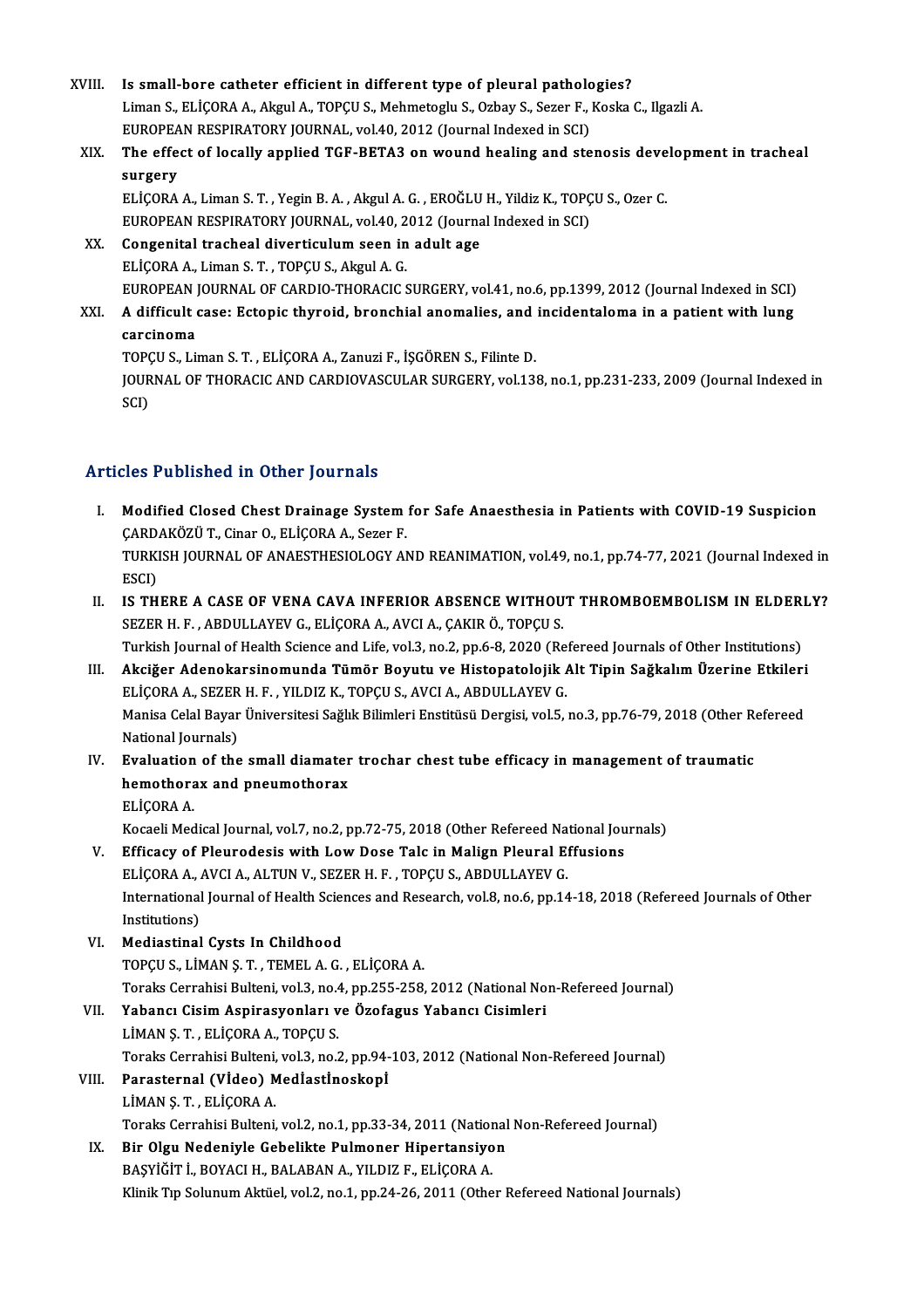### Books&Book Chapters

I. GÖĞÜS CERRAHİSİ ACİLLERİ VE GEBELİK EliçoraA.,Topçu S. GÖĞÜS CERRAHİSİ ACİLLERİ VE GEBELİK<br>Eliçora A., Topçu S.<br>in: GEBELİK VE AKCİĞER HASTALIKLARI, Arzu Yorgancıoğlı,Füsun Topçu,Birsen Ocaklı, Editor, türk toraks derneği, Eliçora A., Topçu S.<br>in: GEBELİK VE AKCİĞER H<br>Ankara, pp.349-358, 2019<br>APTERVEL *V*OMPRESVO

# in: GEBELİK VE AKCİĞER HASTALIKLARI, Arzu Yorgancıoğlı, Füsun Topçu, Birsen O.<br>Ankara, pp.349-358, 2019<br>II. ARTERYEL KOMPRESYON SENDROMLARI : TORASİK OUTLET SENDROMU<br>SEZER U E ELİCORA A ARDIJI AVEV CAVCLA TORCU S Ankara, pp.349-358, 2019<br>II. ARTERYEL KOMPRESYON SENDROMLARI : TORASIK OUTLET SENDROMU<br>SEZER H. F. , ELİÇORA A., ABDULLAYEV G., AVCI A., TOPÇU S.

in: Türkiye Klinikleri Kalp Damar Cerrahisi - Özel Konular Vaskülitler VeNonaterosklerotik Tıkayıcı Arter SEZER H. F. , ELİÇORA A., ABDULLAYEV G., AVCI A., TOPÇU S.<br>in: Türkiye Klinikleri Kalp Damar Cerrahisi - Özel Konular Vaskülitler VeNonaterosklerotik Tıkayıcı Arter<br>Hastalıkları, Turan BERKİan YAVUZ, Editor, Türkiye Klinik in: Türkiye Klinikleri Kalp Damar Cerrahisi - Ö<br>Hastalıkları, Turan BERKİan YAVUZ, Editor, Tü<br>İnşaat Sanayi ve Ticaret A.Ş.), pp.50-55, 2019<br>Diafragmanın Konionital Harnilari İnşaat Sanayi ve Ticaret A.Ş.), pp.50-55, 2019

- III. Diafragmanın Konjenital Hernileri<br>ELİÇORA A., LİMAN Ş. T. Diafragmanın Konjenital Hernileri<br>ELİÇORA A., LİMAN Ş. T.<br>in: GÖĞÜS CERRAHİSİ KIRMIZI KİTAP, Mustafa Yüksel, Akın Eraslan Balcı, Editor, NOBEL TIP KİTABEVLERİ,<br>İstanbul an 677,682,2015 ELİÇORA A., LİMAN Ş. T.<br>in: GÖĞÜS CERRAHİSİ KIRM<br>İstanbul, pp.677-682, 2015<br>Aksižorin Baktari ve Mar in: GÖĞÜS CERRAHİSİ KIRMIZI KİTAP, Mustafa Yüksel, Akın Eraslan Balcı, Edit<br>İstanbul, pp.677-682, 2015<br>IV. Akciğerin Bakteri ve Mantarları İle İnfeksiyonları İle Akciğer Apsesi<br>AKCÜLA C. LİMAN S.T. TOPCUS, ELİCORA A
- İstanbul, pp.677-682, 2015<br><mark>Akciğerin Bakteri ve Mantarları İle İnfeksiy</mark><br>AKGÜL A. G. , LİMAN Ş. T. , TOPÇU S., ELİÇORA A.<br>in: GÖĞÜS GERRAHİSİ :LIKER ÖKTEN, HASAN SEY IV. Akciğerin Bakteri ve Mantarları İle İnfeksiyonları İle Akciğer Apsesi<br>AKGÜL A. G. , LİMAN Ş. T. , TOPÇU S., ELİÇORA A.<br>in: GÖĞÜS CERRAHİSİ, iLKER ÖKTEN, HASAN ŞEVKET KAVUKÇU, Editor, İSTANBUL TIP KİTABEVİ, İstanbul, pp AKGÜL A. (<br>in: GÖĞÜS (<br>985, 2013<br>Carrabi O in: GÖĞÜS CERRAHİSİ, iLKER ÖKTEN, HASAN ŞEVKET KAVUKÇU, Editor, İSTANBUL TIP KİTABEVİ, İstanl<br>985, 2013<br>V. Cerrahi Olarak Rezeke Edilmiş Küçük Hücreli Dışı Akciğer Kanserinde Adjuvan Kemoterapi<br>ÖZPAY S. ELİCORA A. LİMAN S.
- 985, 2013<br>Cerrahi Olarak Rezeke Edilmiş<br>ÖZBAY S., ELİÇORA A., LİMAN Ş.T.<br>in: ERİSKİN GÖĞÜS CERRAHİSİ M. Cerrahi Olarak Rezeke Edilmiş Küçük Hücreli Dışı Akciğer Kanserinde Adjuvan Kemoterapi<br>ÖZBAY S., ELİÇORA A., LİMAN Ş. T.<br>in: ERİŞKİN GÖĞÜS CERRAHİSİ, Mustafa Yüksel, Salih Topçu, Editor, nobel tıp kitabevleri, İstanbul, pp ÖZBA'<br>in: ER<br>2011

# 2011<br>Refereed Congress / Symposium Publications in Proceedings

- Efereed Congress / Symposium P<br>I. ILLUSORY FDG MICRO EMBOLISM<br>SEZER H E FLICORA A APDULLAYEU SEZER H. F. , ELİÇORA A., ABDULLAYEV G., AVCI A., TOPÇU S., İŞGÖREN S.<br>SEZER H. F. , ELİÇORA A., ABDULLAYEV G., AVCI A., TOPÇU S., İŞGÖREN S.<br>TÜRK TORAKS DERNEĞİ 22 YU LIK KONCRESİ 15 - 18 Ostabar 2020 IL<mark>LUSORY FDG MICRO EMBOLISM</mark><br>SEZER H. F. , ELİÇORA A., ABDULLAYEV G., AVCI A., TOPÇU S., İŞGÖREN<br>TÜRK TORAKS DERNEĞİ 23. YILLIK KONGRESİ, 15 - 18 October 2020<br>COCUKTA MEDIASTINAL SIETE NEDEN OLAN DEV HIDATIKKIS SEZER H. F. , ELİÇORA A., ABDULLAYEV G., AVCI A., TOPÇU S., İŞGÖREN S.<br>TÜRK TORAKS DERNEĞİ 23. YILLIK KONGRESİ, 15 - 18 October 2020<br>II. ÇOCUKTA MEDIASTINAL ŞIFTE NEDEN OLAN DEV HIDATIKKIST: YANLIŞ TANI, YANLIŞ GIRIŞIM
- TÜRK TORAKS DE<br><mark>ÇOCUKTA MEDL</mark><br>DOĞRU TEDAVI ÇOCUKTA MEDIASTINAL ŞIFTE NEDEN OLAN DEV HID<br>DOĞRU TEDAVI<br>ABDULLAYEV G., AVCI A., SEZER H. F. , ELİÇORA A., TOPÇU S.<br>TÜRK TORAKS DERNEĞİ 22 YU LIK KONCRESİ 15 - 18 Ostob DOĞRU TEDAVI<br>ABDULLAYEV G., AVCI A., SEZER H. F. , ELİÇORA A., TOPÇU S.<br>TÜRK TORAKS DERNEĞİ 23. YILLIK KONGRESİ. 15 - 18 October 2020
- ABDULLAYEV G., AVCI A., SEZER H. F. , ELİÇORA A., TOPÇU S.<br>TÜRK TORAKS DERNEĞİ 23. YILLIK KONGRESİ, 15 18 October 2020<br>III. IS THERE A CASE OF VENA CAVA INFERIOR ABSENCEWITHOUT THROMBOEMBOLISM IN ELDERLY?<br>SEZER U. E. ELİ TÜRK TORAKS DERNEĞİ 23. YILLIK KONGRESİ, 15 - 18 October 2020<br>IS THERE A CASE OF VENA CAVA INFERIOR ABSENCEWITHOUT<br>SEZER H. F., ELİÇORA A., ABDULLAYEV G., AVCI A., ÇAKIR Ö., TOPÇU S.<br>TÜRK TORAKS DERNEĞİ 22. YU LIK KONGRESI IS THERE A CASE OF VENA CAVA INFERIOR ABSENCEWITHOU<br>SEZER H. F. , ELİÇORA A., ABDULLAYEV G., AVCI A., ÇAKIR Ö., TOPÇU S<br>TÜRK TORAKS DERNEĞİ 23. YILLIK KONGRESİ, 15 - 18 October 2020<br>IS IT UNEAIR TO SECMENTECTOMY IN SURCICA SEZER H. F. , ELİÇORA A., ABDULLAYEV G., AVCI A., ÇAKIR Ö., TOPÇU S.<br>TÜRK TORAKS DERNEĞİ 23. YILLIK KONGRESİ, 15 - 18 October 2020<br>IV. IS IT UNFAIR TO SEGMENTECTOMY IN SURGICAL TREATMENTOF EARLY STAGE LUNG ADENO<br>CANGER

# TÜRK TORAKS DERNEĞİ 23. YILLIK KONGRESİ, 15 - 18 October 2020<br>IS IT UNFAIR TO SEGMENTECTOMY IN SURGICAL TREATMENT<br>CANCERS?<br>SEZER H. F. , ELİCORA A., AVCI A., ABDULLAYEV G., TOPCU S. IS IT UNFAIR TO SEGMENTECTOMY IN SURGICAL TRE.<br>CANCERS?<br>SEZER H. F. , ELİÇORA A., AVCI A., ABDULLAYEV G., TOPÇU S.<br>TÜRK TORAKS DERNEĞİ 22 YU LIK KONCRESİ 15 - 18 Ostob

TÜRK TORAKS DERNEĞİ 23. YILLIK KONGRESİ, 15 - 18 October 2020

- SEZER H. F., ELİÇORA A., AVCI A., ABDULLAYEV G., TOPÇU S.<br>TÜRK TORAKS DERNEĞİ 23. YILLIK KONGRESİ, 15 18 October 2020<br>V. AKCİĞER KARSİNOİD TÜMÖRLERİNİN TANI, TEDAVİ, İZLEMİNDE KULLANILAN PETCT'NIN İKİ TÜRK TORAKS DERNEĞİ 23. YILLIK KONGRESİ, 15 - 18 October 2020<br>AKCİĞER KARSİNOİD TÜMÖRLERİNİN TANI, TEDAVİ, İZLEMİNDE KULLANILAN<br>RADYOFARMASÖTİĞİNİN KARŞILAŞTIRILMASI: GA-68'İN FDG'YE ÜSTÜNLÜĞÜ<br>SEZER H. E. ARDIILLAYEV G. AV AKCİĞER KARSINOID TÜMÖRLERININ TANI, TEDAVI, İZLEMINDE<br>RADYOFARMASÖTIĞININ KARŞILAŞTIRILMASI: GA-68'İN FDG'YE<br>SEZER H. F., ABDULLAYEV G., AVCI A., ELİÇORA A., TOPÇU S., İŞGÖREN S.<br>ULUSAL AKÇİĞER SAĞLIĞI KONCRESI 2020-11-14 RADYOFARMASÖTİĞİNİN KARŞILAŞTIRILMASI: GA-68'İN I<br>SEZER H. F. , ABDULLAYEV G., AVCI A., ELİÇORA A., TOPÇU S., İŞG(<br>ULUSAL AKCİĞER SAĞLIĞI KONGRESİ 2020, 11 - 14 March 2020<br>DESENDAN NEKROZİTAN MEDİVASTİNİT. ATİDIK PİR SER SEZER H. F. , ABDULLAYEV G., AVCI A., ELİÇORA A., TOPÇU S., İŞGÖREN S.<br>ULUSAL AKCİĞER SAĞLIĞI KONGRESİ 2020, 11 - 14 March 2020<br>VI. DESENDAN NEKROZİTAN MEDİYASTİNİT: ATİPİK BİR SEBEP, BUZ YEMEK<br>SEZER H. E. ELİÇORA A ABDIH
- ULUSAL AKCİĞER SAĞLIĞI KONGRESİ 2020, 11 14 March 2020<br>DESENDAN NEKROZİTAN MEDİYASTİNİT: ATİPİK BİR SEB<br>SEZER H. F. , ELİÇORA A., ABDULLAYEV G., AVCI A., TOPÇU S.<br>ULUSAL AKCIĞER SAĞLIĞI KONGRESİ 2020, 11 14 March 2020 DESENDAN NEKROZİTAN MEDİYASTİNİT: ATİPİK BİR SEB<br>SEZER H. F. , ELİÇORA A., ABDULLAYEV G., AVCI A., TOPÇU S.<br>ULUSAL AKCİĞER SAĞLIĞI KONGRESİ 2020, 11 - 14 March 2020<br>NADİR GÖRÜLEN DUKTUS TORASİKUS KİSTİ
- VII. NADİR GÖRÜLEN DUKTUS TORASİKUS KİSTİ ULUSAL AKCİĞER SAĞLIĞI KONGRESİ 2020, 11 - 14 March 2020<br>**NADİR GÖRÜLEN DUKTUS TORASİKUS KİSTİ**<br>AVCI A., ABDULLAYEV G., SEZER H. F. , ELİÇORA A., ILGAZLI A. H. , TOPÇU S.<br>ULUSAL AKÇİĞER SAĞLIĞI KONGRESİ 2020, 11 - 14 Marsh NADİR GÖRÜLEN DUKTUS TORASİKUS KİSTİ<br>AVCI A., ABDULLAYEV G., SEZER H. F. , ELİÇORA A., ILGAZLI A. H<br>ULUSAL AKCİĞER SAĞLIĞI KONGRESİ 2020, 11 - 14 March 2020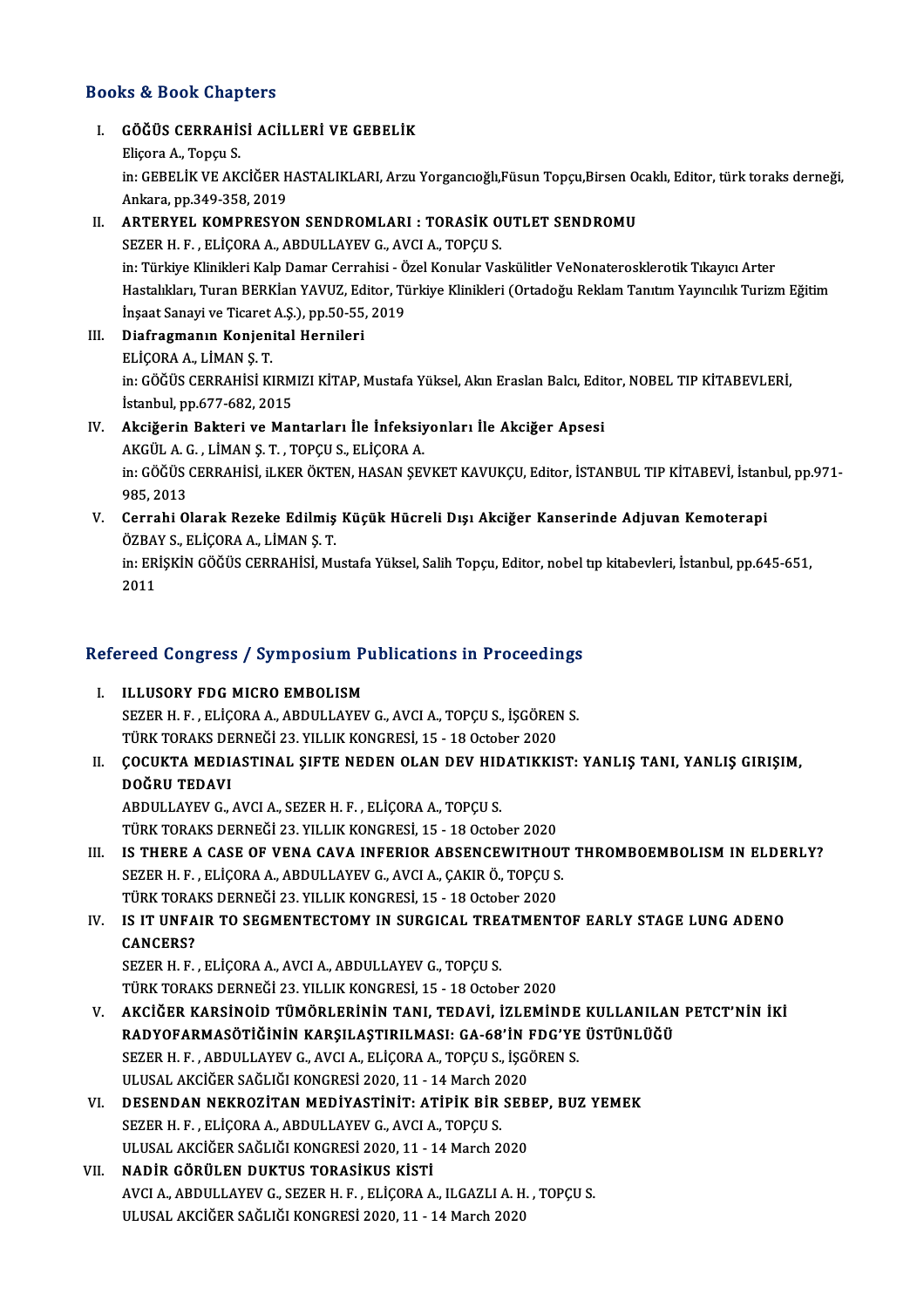| VIII.        | Penetran Toraks Travmaları                                                                                                                                     |
|--------------|----------------------------------------------------------------------------------------------------------------------------------------------------------------|
|              | ELIÇORA A                                                                                                                                                      |
|              | Türk Toraks Derneği 22 yıllık Kongresi, 10 - 14 April 2019                                                                                                     |
| IX.          | Karsinoid tümör, Schwannom, MultipleEndokrin Neoplazi (MEN-1) birlikteliği                                                                                     |
|              | AVCI A., ABDULLAYEV G., SEZER H. F., ELİÇORA A., ILGAZLI A. H., TOPÇU S.                                                                                       |
|              | 10.ULUSAL GÖĞÜS CERRAHİSİ KONGRESİ, Turkey, 25 - 28 April 2019                                                                                                 |
| Х.           | Plevra Soliter Fibröz Tümörleri: 2 OlguNedeni İle                                                                                                              |
|              | ABDULLAYEV G., ELICORA A., SEZER H. F., AVCI A.                                                                                                                |
|              | 10. ULUSAL GÖĞÜS CERRAHİSİ KONGRESİ, Turkey, 25 - 28 April 2019                                                                                                |
|              |                                                                                                                                                                |
| XI.          | Accidental chest penetration with unusualmetallic foreign body: Faucent handle                                                                                 |
|              | ABDULLAYEV G., SEZER H. F., AVCI A., ELIÇORA A., TOPÇU S., ILGAZLI A. H.<br>TÜRK TORAKS DERNEĞİ ULUSLARARASI KATILIMLI 22. YILLIK KONGRESİ, 10 - 14 April 2019 |
|              |                                                                                                                                                                |
| XII.         | Pnömonektomi Sonrası Bronş Psödofistülü                                                                                                                        |
|              | ABDULLAYEV G., ELİÇORA A., SEZER H. F., AVCI A.                                                                                                                |
|              | Ulusal Akciğer Sağlığı Kongresi 2019, Turkey, 13 - 17 March 2019                                                                                               |
| XIII.        | Akciğerin Plasental Şekil Değişikliği Gösteren Hamartomu                                                                                                       |
|              | AVCI A., SEZER H. F., ABDULLAYEV G., ELIÇORA A., TOPÇU S.                                                                                                      |
|              | Ulusal akciğer Sağlığı Kongresi 2019, Turkey, 13 - 17 March 2019                                                                                               |
| XIV.         | Farklı Davranış Gösteren Bilateral Karsinoid Tümör                                                                                                             |
|              | AVCI A., ABDULLAYEV G., ELİÇORA A., SEZER H. F., VURAL Ç., ÖZTÜRK DUMAN S., TOPÇU S.                                                                           |
|              | Türkiye Solunum Araştırmaları Derneği 40. Ulusal Kongresi, Turkey, 13 - 16 October 2018                                                                        |
| XV.          | Torakoskopik Olarak Tedavi Edilen Posterior Mediasten Kitlesi Ganglionöroma                                                                                    |
|              | ELİÇORA A., UYSAL S.                                                                                                                                           |
|              | 8.ULUSAL AKCİĞER KANSERİ KONGRESİ, Turkey, 4 - 07 October 2018                                                                                                 |
| XVI.         | Our Experince on Management of Nonmalignant Tracheoesophageal Fistula                                                                                          |
|              | ERDEM D., ŞEVİK ELİÇORA S., ELİÇORA A.                                                                                                                         |
|              | 20. Rhinocamp Congress, 9 - 13 May 2018                                                                                                                        |
| XVII.        | Künt Toraks Travmalı Hastalarda Toraks Tomografisinin Yaralanma Ağırlık Skoru Üzerine Etikleri<br>ELÍCORA A                                                    |
|              | 1st International Health Sciences and Life Congress, 2 - 05 May 2018                                                                                           |
| <b>XVIII</b> | Trakeotomi Sonrası Trakeal Aspirat Kültürlerinin Değerlendirilmesi                                                                                             |
|              | ERDEM D., ELIÇORA A.                                                                                                                                           |
|              | 16. Videokonferanslar, Turkey, 30 March - 01 April 2018                                                                                                        |
| XIX.         | Akciğer Rezeksiyonlarında İleri Yaşın Anestezi ve Operabilite Üzerine Etkileri                                                                                 |
|              | ELIÇORA A., SEZER H. F.                                                                                                                                        |
|              | 6. Abant anestezi sempozyumu, Turkey, 28 - 30 April 2018, pp.36                                                                                                |
| XX.          | MALİGN GERM HÜCRELİ TÜMÖRLERE YAKLAŞIM: BİR OLGUDA                                                                                                             |
|              | ABDULLAYEV G., AVCI A., TOPÇU S., ELİÇORA A.                                                                                                                   |
|              | TÜRK TORAKS DERNEĞİ 21. YILLIK KONGRESİ, Turkey, 11 - 15 April 2018                                                                                            |
| XXI.         | Torasik Cerrahi Esnasında Gelişen Brakial Pleksus Hasarı 2 olgu                                                                                                |
|              | ELİÇORA A.                                                                                                                                                     |
|              | Anestezide Hasta Güvenliği Zonguldak'ta Bahar Sempozyumu 2, Turkey, 14 April 2018                                                                              |
| XXII.        | İleri Yaş Yoğun Bakım Hastalarında Trakeotomi Deneyimlerimiz                                                                                                   |
|              | ERDEM D., ELİÇORA A.                                                                                                                                           |
|              | 13. Uluslararası Kulak Burun Boğaz ve Baş Boyun Cerrahisi Kongresi, 5 - 07 April 2018                                                                          |
| XXIII.       | Nadir Görülen Bir Yabancı Cisim Olgusu: Trakeostomi Kanülünün Aspirasyonu                                                                                      |
|              | ELİÇORA A., AVCI A., ABDULLAYEV G., TOPÇU S.                                                                                                                   |
|              | Ulusal Akciğer Sağlığı Kongresi 2018, Turkey, 14 - 18 March 2018                                                                                               |
| XXIV.        | Malign Plevral Effüzyonlarda Plöredezis İçın Uygulanan 2 Gr Talk'ın Etkinliği                                                                                  |
|              | ELİÇORA A., AVCI A., SEZER H. F., TOPÇU S., ABDULLAYEV G.                                                                                                      |
|              | 9. Ulusal Göğüs Cerrahisi Kongresi, Turkey, 4 - 07 May 2017                                                                                                    |
|              |                                                                                                                                                                |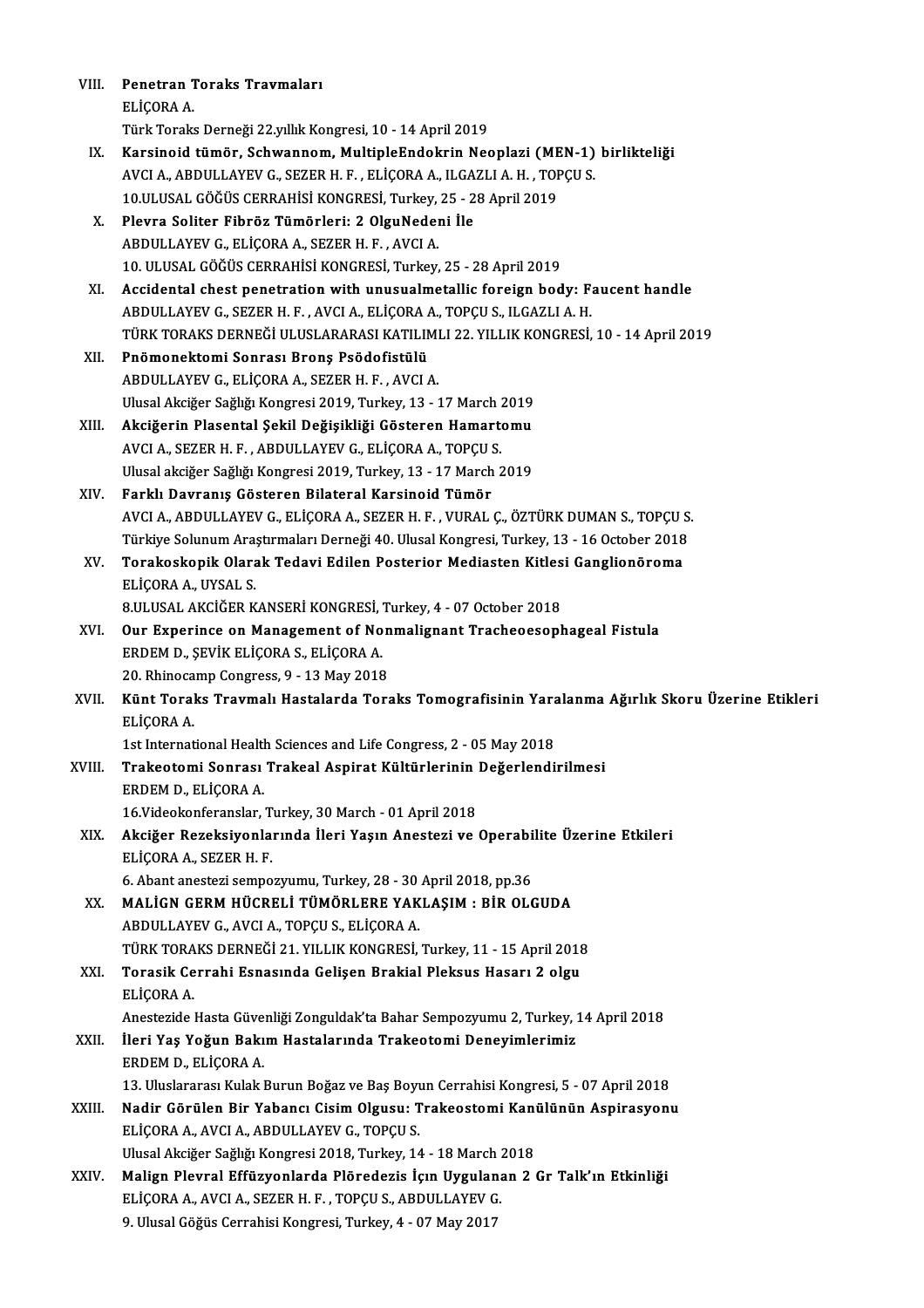| XXV.          | Mediasten Kalsifik Kitlesı: Timoma                                                                              |
|---------------|-----------------------------------------------------------------------------------------------------------------|
|               | ABDULLAYEV G., ELİÇORA A., AVCI A., TOPÇU S.                                                                    |
|               | 9. Ulusal Göğüs cerrahisi Kongresi, Turkey, 4 - 07 May 2017                                                     |
| XXVI.         | Akciğer Ca Nedeni ile Opere Olan Ilerı Yaşlı Hastalarımızda En Sık Karşılaşılan Erken Post Operatıf             |
|               | Komplikasyonlarımız                                                                                             |
|               | SEZER H. F., ELİÇORA A., TOPÇU S., AVCI A., ABDULLAYEV G.                                                       |
|               | 9. ulusal göğüs cerrahisi kongresi, Turkey, 4 - 07 May 2017                                                     |
| XXVII.        | Nadir Trakea Tümörü: Musinöz Epitelyal Tümör                                                                    |
|               | ABDULLAYEV G., ELİÇORA A., AVCI A., TOPÇU S.                                                                    |
|               | 9. Ulusal Göğüs Cerrahisi Kongresi, Turkey, 4 - 07 May 2017                                                     |
| XXVIII.       | Dev Bül                                                                                                         |
|               | AVCI A., ELİÇORA A., SEZER H. F., Abdullayev g., TOPÇU S., ILGAZLI A. H.                                        |
|               | Ulusal Akciğer Sağlığı Kongresi 2017, Turkey, 15 - 19 March 2017                                                |
| XXIX.         | KOAH'lı Olgularda Endobronşiyal Koil (Sarmal) Tedavisi: Kocaeli'den İlk Sonuçlarımız                            |
|               | ILGAZLI A. H., ELİÇORA A., SEZER H. F., KÜÇÜK S., PASİYEV F., ÇİFTÇİ T., KAYA OMAK F., KARASAL E., ALKILINÇ E., |
|               | <b>BAYDEMİR C</b>                                                                                               |
|               | Ulusal Akciğer Sağlığı Kongresi, Turkey, 15 - 19 March 2017                                                     |
| XXX.          | Masif Hemotoraks Tedavisinde Torakotomiye Alternatif Yapılan Embolizasyon: 2 Olgu                               |
|               | ELİÇORA A., ÇAKIR Ö., ÖZBAY S., SEZER H. F. , TOPÇU S., AVCI A.                                                 |
|               | Ulusal Akciğer Sağlığı Kongresi 2017, Turkey, 15 - 19 March 2017                                                |
| XXXI.         | Tgf-β3 veya Tgf-β1 Nötralizan Antikorlarını İçeren Polimerik Film Sistemlerinin Trakeal Stenoz                  |
|               | Oluşumunun Önlenmesindeki Etkisi                                                                                |
|               | ELİÇORA A., ÖZÇELİKAY G., SEZER H. F., LİMAN Ş. T., YILDIZ D. K., TOPÇU S., ARICA YEGİN B.                      |
|               | Ulusal Akciğer Sağlığı Kongresi, Turkey, 15 - 19 March 2017, pp.10                                              |
| XXXII.        | Küçük Hücreli Dışı Akciğer Kanseri Rezeksiyonu Sonrasında Post Operatif Yatış Süresine Yaşın Etkisi             |
|               | SEZER H. F., TOPÇU S., ELİÇORA A., AVCI A.                                                                      |
|               | Türk Toraks Derneği 19. yıllık Kongresi, Turkey, 6 - 10 April 2016                                              |
| XXXIII.       | Desenden Nekrotizan Mediastinit Yaklaşımımız                                                                    |
|               | SEZER H. F., TOPCU S., ELICORA A., AVCI A.                                                                      |
|               | Türk Toraks Derneği 19. Yıllık Kongresi, Turkey, 6 - 10 April 2016                                              |
| <b>XXXIV</b>  | Hasta Kararının Kitle Boyutuna Etkisi: Soliter fibröz tümör                                                     |
|               | SEZER H. F., TOPÇU S., ELİÇORA A., AVCI A., ILGAZLI A. H.                                                       |
|               | Ulusal Akciğer Sağlığı Kongresi 2016, Turkey, 16 - 20 March 2016                                                |
| XXXV.         | Gecikmiş Yabancı Cisim Aspirasyonu                                                                              |
|               | SEZER H. F., ÖZBAY S., TEMEL A. G., ELİÇORA A., AVCI A., TOPÇU S.                                               |
|               | Ulusal Akciğer Sağlığı Kongresi 2016, Turkey, 16 - 20 March 2016                                                |
| XXXVI.        | Dev Bül İle Karışan Uzun Dönem (13 yıllık) Pnomotoraks Olgusu                                                   |
|               | ELİÇORA A., SEVİLGEN G.                                                                                         |
|               | TÜSAD 37. Ulusal Kongresi, Turkey, 17 - 21 October 2015<br>Sağ Üst Lobun Venöz Dönüş Anomalisi                  |
| <b>XXXVII</b> | ÖZBAY S., TOPÇU S., SEZER H. F. , TEMEL A. G. , LİMAN Ş. T. , SARISOY H. T. , ELİÇORA A.                        |
|               | 8. Ulusal Göğüs Cerrahisi Kongresi, Turkey, 23 - 26 April 2015                                                  |
| XXXVIII.      | Pnömonektomi Sonrası Bronş Güdüğünde Trakeal Obstrüksiyon Yaratan Nüks Vakası                                   |
|               | TOPÇU S., TEMEL A. G. , ÖZBAY S., SEZER H. F. , BAYRAMGÜRLER B., LİMAN Ş. T. , ELİÇORA A.                       |
|               | Türk Toraks Derneği 18. Yıllık Kongresi, Turkey, 1 - 05 April 2015                                              |
| <b>XXXIX</b>  | İnfant Dönemde Paraözofajiyal Bronkojenik Kist                                                                  |
|               | TOPÇU S., TEMEL A. G. , ÖZBAY S., GÜMÜŞTAŞ S., KUŞ A., SEZER H. F. , EKİNGEN YILDIZ G., LİMAN Ş. T. , ELİÇORA A |
|               | Türk Toraks Derneği 18. Yıllık Kongresi, Turkey, 1 - 05 April 2015                                              |
| XL.           | Dev Endotrakeal Kitlenin Bronkoskopik Total Anblok Ekstirpasyonu                                                |
|               | TOPÇU S., ÖZBAY S., TEMEL A. G., LİMAN Ş. T., SEZER H. F., GÜMÜŞTAŞ S., BAYRAMGÜRLER B., ELİÇORA A.             |
|               | Türk Toraks Derneği 16. Yıllık Kongresi, Turkey, 1 - 05 April 2015                                              |
|               |                                                                                                                 |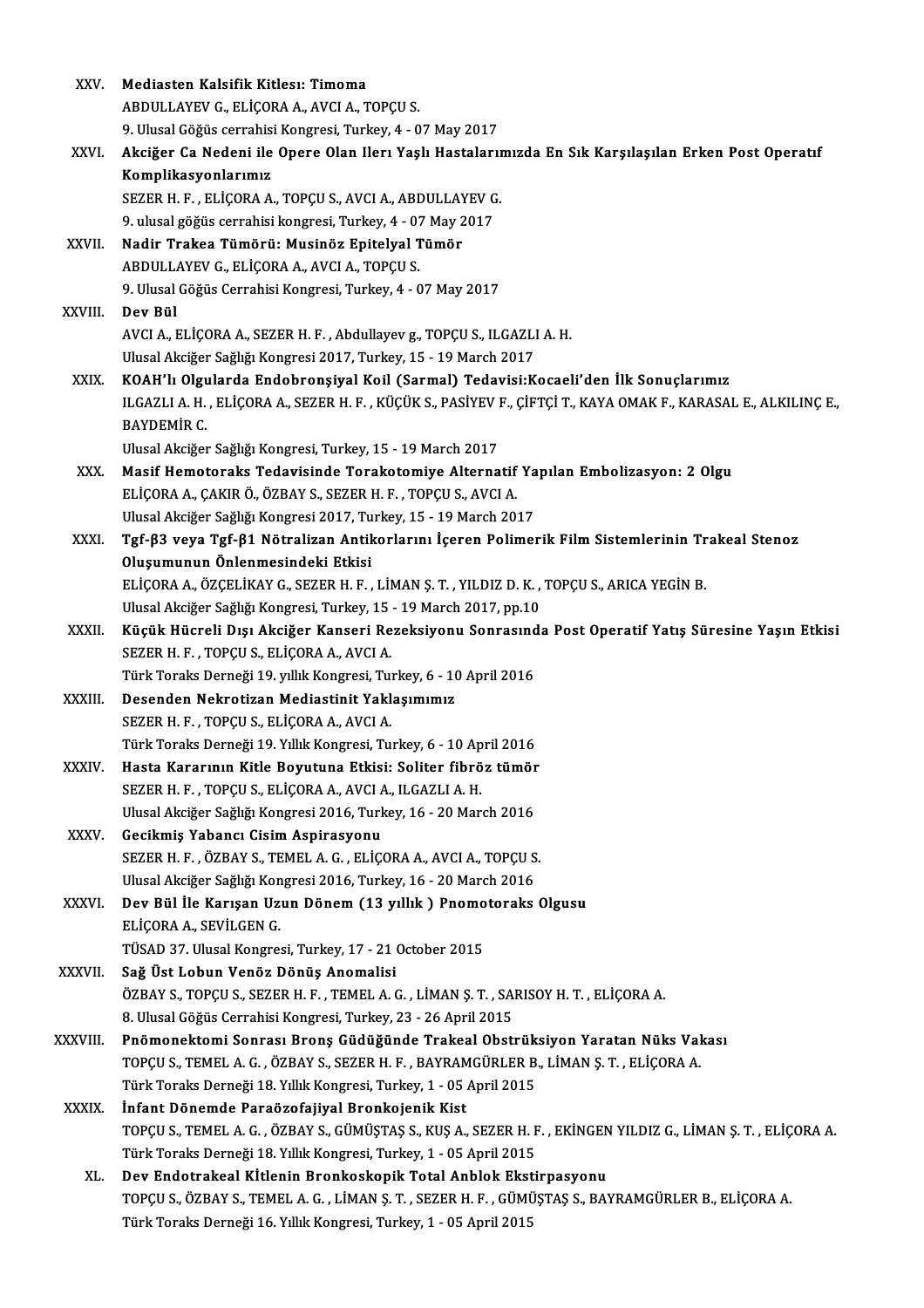| XLI.    | Pnomotoraks Tedavisinde Plörokan Kateterlerin Etkinliği                                                                                                       |
|---------|---------------------------------------------------------------------------------------------------------------------------------------------------------------|
|         | ÖZBAY S., LİMAN Ş. T., TEMEL A. G., ELİÇORA A., MEHMETOĞLU S. S., SEZER H. F., TOPÇU S.                                                                       |
|         | 6. Ulusal Akciğer Kanseri Kongresi, Turkey, 8 - 11 May 2014                                                                                                   |
| XLII.   | Masif ciltaltı amfizemi ile birlikte olan pnömomediastinum olgularına yaklaşım                                                                                |
|         | ÖZBAY S., LİMAN Ş. T., TOPÇU S., TEMEL A. G., ELİÇORA A., MEHMETOĞLU S. S., SEZER H. F.                                                                       |
|         | Türk Toraks Derneği 17. Yıllık Kongre, Turkey, 2 - 06 April 2014                                                                                              |
| XLIII.  | "İnkarsere Morgagni Hernisi: Bir Olgu                                                                                                                         |
|         | ŞİMŞEK T., CANTÜRK N. Z., ELİÇORA A., UTKAN N. Z., TOPÇU S.                                                                                                   |
|         | 7. Cerrahi Araştırma Kongresi, Ankara, Turkey, 7 - 09 November 2013                                                                                           |
| XLIV.   | Foreign body aspirations from the perspective of our clinic                                                                                                   |
|         | TEMEL A. G., ELIÇORA A., LIMAN Ş. T., TOPÇU S., KUŞ A., MEHMETOĞLU S. S., ÖZBAY S., SEZER H. F., UYAN Z. S.                                                   |
|         | European Respiratory Society Annual Congress 2013, 7 - 11 September 2013                                                                                      |
| XLV.    | Çok Sayıda Tansiyon Pnömotoseli Olan Hastaya Yaklaşım                                                                                                         |
|         | LİMAN Ş. T., ELİÇORA A., TEMEL A. G., TOPÇU S., MEHMETOĞLU S. S., ÖZBAY S., UYAN Z. S.                                                                        |
|         |                                                                                                                                                               |
|         | Türk Toraks Derneği 16. Yıllık Kongresi, Turkey, 3 - 07 April 2013                                                                                            |
| XLVI.   | Klinik Değerlendirmemiz ile Yabancı Cisim Aspirasyonları<br>TEMEL A. G., ELIÇORA A., LIMAN Ş. T., KUŞ A., MEHMETOĞLU S. S., ÖZBAY S., SEZER H. F., UYAN Z. S. |
|         |                                                                                                                                                               |
|         | Türk Toraks Derneği 16. Yıllık Kongre, Turkey, 3 - 07 April 2013                                                                                              |
| XLVII.  | A nasogastric feeding tube placed at the pleural space via bronchial system<br>NASIR A., ELIÇORA A.                                                           |
|         |                                                                                                                                                               |
|         | European Respiratory Society 22nd Annual Congress, 1 - 05 September 2012                                                                                      |
| XLVIII. | Mediastinal Konjenital Vasküler Anomaliler                                                                                                                    |
|         | LİMAN Ş. T., TEMEL A. G., ELİÇORA A., MEHMETOĞLU S. S., TOPÇU S.                                                                                              |
|         | TÜSAD 33. Ulusal Kongresi, Turkey, 15 - 19 October 2011                                                                                                       |
| XLIX.   | The role of PET/CT in lung cancer staging                                                                                                                     |
|         | BURÇ K., LİMAN Ş. T., TOPÇU S., ELİÇORA A., TEMEL A. G., MEHMETOĞLU S. S., ILGAZLI A. H.                                                                      |
|         | European Respiratory Society 21st Annual Congress, 24 - 28 September 2011                                                                                     |
| L.      | <b>Mounier Kuhn Syndrome</b>                                                                                                                                  |
|         | ELIÇORA A., TEMEL A. G., LIMAN Ş. T., MEHMETOĞLU S. S., TOPCU S.                                                                                              |
|         | 19th European Conference On General Thoracic Surgery, 5 - 08 June 2011                                                                                        |
| LI.     | Autoflorescence Vats Experience 23 Cases                                                                                                                      |
|         | LIMAN Ș. T., ELIÇORA A., TEMEL A. G., MEHMETOĞLU S. S., TOPÇU S.                                                                                              |
|         | 19th European Conference On General Thoracic Surgery, 5 - 08 June 2011                                                                                        |
| LII.    | Bilateral Akciğer Ve Karaciğer Hidatik Kistinde Bilateral Transfrenik Yaklaşım                                                                                |
|         | ELIÇORA A., TEMEL A. G., LIMAN Ş. T., TOPÇU S., MEHMETOĞLU S. S.                                                                                              |
|         | 6. Ulusal Göğüs Cerrahisi Kongresi, Turkey, 28 April - 01 May 2011                                                                                            |
| LIII.   | Toraks Duvarının Agresif Görünümlü Benign Neoplazisi Parakordoma                                                                                              |
|         | TEMEL A. G., TOPÇU S., LİMAN Ş. T., ELİÇORA A., MÜEZZİNOĞLU B., MEHMETOĞLU S. S.                                                                              |
|         | 6. Ulusal Göğüs Cerrahisi Kongresi, Turkey, 28 April - 01 May 2011                                                                                            |
| LIV.    | Kist Hidatik Görünümlü Sekestrasyon Olgusu                                                                                                                    |
|         | TEMEL A. G., KANKO M., TOPÇU S., ELİÇORA A., LİMAN Ş. T., MEHMETOĞLU S. S., SARISOY H. T., GÜMÜŞTAŞ S.                                                        |
|         | Türk Toraks Derneği 14. Yıllık Kongre, Turkey, 13 - 17 April 2011                                                                                             |
| LV.     | Yabancı Cisim Aynı Klinik-Farklı Tanı                                                                                                                         |
|         | ELIÇORA A., LIMAN Ş. T., TOPÇU S., TEMEL A. G., MEHMETOĞLU S. S., HOŞTEN T.                                                                                   |
|         | Türk Toraks Derneği 14. Yıllık Kongresi, Turkey, 13 - 17 April 2011                                                                                           |
| LVI.    | Torakotomi sonrası ağrıda ekstraplevral kateterden verilen levobupivakainin analjezik etkinliği                                                               |
|         | HOSTEN T., LİMAN Ş. T., TOPÇU S., ELİÇORA A., SOLAK M.                                                                                                        |
|         | Türk Toraks Derneği 14. Yıllık Kongre, Turkey, 13 - 17 April 2011                                                                                             |
| LVII.   | Mediyastinal Kalsifiye Lenf Nodlarına Bağlı Gelişen Bronkolitiyazis Olgusu                                                                                    |
|         | LİMAN Ş. T. , TOPÇU S., BAŞYİĞİT İ., ELİÇORA A., TEMEL A. G. , MEHMETOĞLU S. S. , BAYKARA Z. N.                                                               |
|         | Türk Toraks Derneği 14. Yıllık Kongresi, Turkey, 13 - 17 April 2011                                                                                           |
|         |                                                                                                                                                               |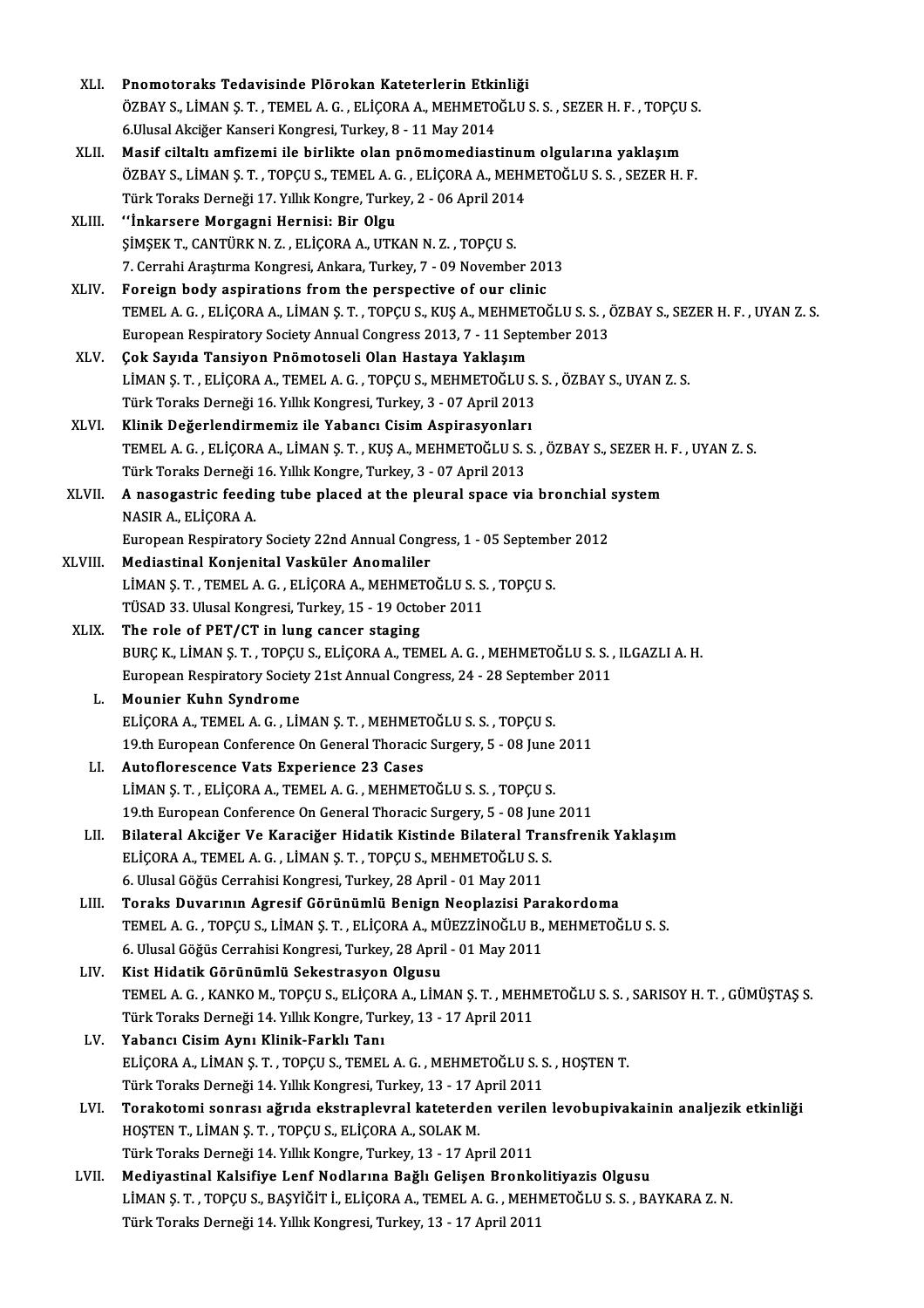| LVIII.         | Zor Entübasyona Neden Olan Relapsing Polikondritis Olgusu                                                |
|----------------|----------------------------------------------------------------------------------------------------------|
|                | ELİÇORA A., HOŞTEN T., LİMAN Ş. T., ÇİFTÇİ E.                                                            |
|                | TÜSAD 32. Ulusal Kongresi, Turkey, 20 - 24 October 2010                                                  |
| LIX.           | Dev Mediastinal Liposarkom                                                                               |
|                | ELIÇORA A., TOPÇU S., LIMAN Ş. T., ÖZBAY S., MEHMETOĞLU S. S.                                            |
|                | TÜSAD 32. Ulusal Kongresi, Turkey, 20 - 24 October 2010                                                  |
| LX.            | Bilateral Elastofibroma Dorsi                                                                            |
|                | ELİÇORA A., LİMAN Ş. T., TOPÇU S., MEHMETOĞLU S. S., ÖZBAY S.                                            |
|                | TÜSAD 32. Ulusal Kongresi, Turkey, 20 - 24 October 2010                                                  |
| LXI.           | Our autoflorescence VATS experience: 6 cases                                                             |
|                | LIMAN Ş. T., TOPÇU S., ELIÇORA A., BURÇ K., MEHMETOĞLU S., ÖZBAY S., HOŞTEN T., ILGAZLI A. H.            |
|                | 20th European Respiratory Society Annual Congress, 18 - 22 September 2010                                |
| LXII.          | Rezeksiyondan On Yıl Sonra Gelişen Akciğer Metastazları Larenks Adenoid Kistik Karsinomu                 |
|                | ELIÇORA A., LIMAN Ş. T., TOPÇU S., ÖZKARA S., UYGUN K., MEHMETOĞLU S. S., ILGAZLI A. H.                  |
|                | 5. Ulusal Torasik Onkoloji Kongresi, Turkey, 17 - 20 June 2010                                           |
| LXIII.         | Akciğere Multipl Metastazlı (plevral disseminasyon) Opere Timoma Olgusu                                  |
|                | LIMAN Ș. T., ELIÇORA A., TOPÇU S., AKSU M. G., YILDIZ D. K., BURÇ K., MEHMETOĞLU S. S., ILGAZLI A. H.    |
|                | 5. Ulusal Torasik Onkoloji Kongresi, Turkey, 17 - 20 June 2010                                           |
| LXIV.          | Yüksek basınçlı Su İle Penetran Toraks Travması: Aquatoraks                                              |
|                | ELIÇORA A., LIMAN Ş. T., ALAGÖZ M. Ş., TOPÇU S., BURÇ K., MEHMETOĞLU S. S., ÖZBAY S.                     |
|                | Türk Toraks Derneği 13. Yıllık Kongresi, Turkey, 5 - 09 May 2010                                         |
| LXV.           | Hemoptizi Tedavisinde Bronșial Arter Embolizasyonu                                                       |
|                | ÇİFTÇİ E., ELİÇORA A., TOPÇU S., LİMAN Ş. T. , BURÇ K., ILGAZLI A. H. , GÜMÜŞTAŞ S.                      |
|                | Türk Toraks Derneği 13. Yıllık Kongresi, Turkey, 5 - 09 May 2010                                         |
| LXVI.          | Dev Hamartom Ve Akciğer Kanseri Birlikteliği                                                             |
|                | ELİÇORA A., LİMAN Ş. T., TOPÇU S., BURÇ K., HOŞTEN T., ÖZBAY S.                                          |
|                | Türk Toraks Derneği 13. Yıllık Kongresi, Turkey, 5 - 09 May 2010                                         |
| LXVII.         | Diş Ve Diş Protezi Aspirasyonları: 3 Olgu                                                                |
|                | HOSTEN T., LİMAN Ş. T., ELİÇORA A., TOPÇU S., BURÇ K., MEHMETOĞLU S. S., ÖZBAY S., ILGAZLI A. H.         |
|                | Türk Toraks Derneği 13. Yıllık Kongresi, Turkey, 5 - 09 May 2010                                         |
| LXVIII.        | Otofloresan VATS Deneyimimiz: 6 olgu                                                                     |
|                | LIMAN Ș. T., TOPÇU S., ELIÇORA A., BURÇ K., MEHMETOĞLU S., ÖZBAY S., HOŞTEN T., ILGAZLI A. H.            |
|                | Toraks Derneği 13. Yıllık Kongresi, Turkey, 5 - 09 May 2010                                              |
| LXIX.          | Trakobronşial Sistemde Alışılmadık Yabancı Cisimler                                                      |
|                | LİMAN Ş. T., TOPÇU S., ELİÇORA A., BURÇ K.                                                               |
|                | TÜSAD 31. Ulusal Kongresi, Turkey, 17 - 21 October 2009                                                  |
| LXX.           | Mediastinoskopi İle Eksize Edilen Paratrakeal Perikard Kisti                                             |
|                | LİMAN Ş. T., ELİÇORA A., BURÇ K., TOPÇU S.                                                               |
|                | TÜSAD 31. Ulusal Kongresi, Turkey, 17 - 21 October 2009                                                  |
| LXXI.          | Mediastinal Paratiroid Adenom Nedeniyle Parasternal Videomediastinoskopik Rezeksiyon Yapılan             |
|                | Bir Olgu<br>LİMAN Ş. T., TOPÇU S., DERVİŞOĞLU E., DAĞLIÖZ GÖRÜR G., ELİÇORA A., BURÇ K.                  |
|                | 5. Türk Göğüs Cerrahisi Kongresi, Turkey, 14 - 17 May 2009                                               |
|                |                                                                                                          |
| <b>LXXII</b> . | Ekstratorasik uzanımı Olan Mediastinal Lipomlar<br>TOPÇU S., LİMAN Ş. T., ELİÇORA A., BURÇ K., HOŞTEN T. |
|                | 5. Türk Göğüs Cerrahisi Kongresi, Turkey, 14 - 17 May 2009                                               |
| LXXIII.        | İlginç Kist Hidatik Olguları İzole Toraks Duvarı Ve Mediasten Hidatik Kisti                              |
|                | LIMAN Ș. T., TOPÇU S., BURÇ K., ELIÇORA A., ILGAZLI A. H.                                                |
|                | 5. Türk Göğüs Cerrahisi Kongresi, Turkey, 14 - 17 May 2009                                               |
| <b>LXXIV</b>   | Erişkin Kistik Higroması                                                                                 |
|                | BURÇ K., TOPÇU S., LİMAN Ş. T., ELİÇORA A., KANKO M.                                                     |
|                |                                                                                                          |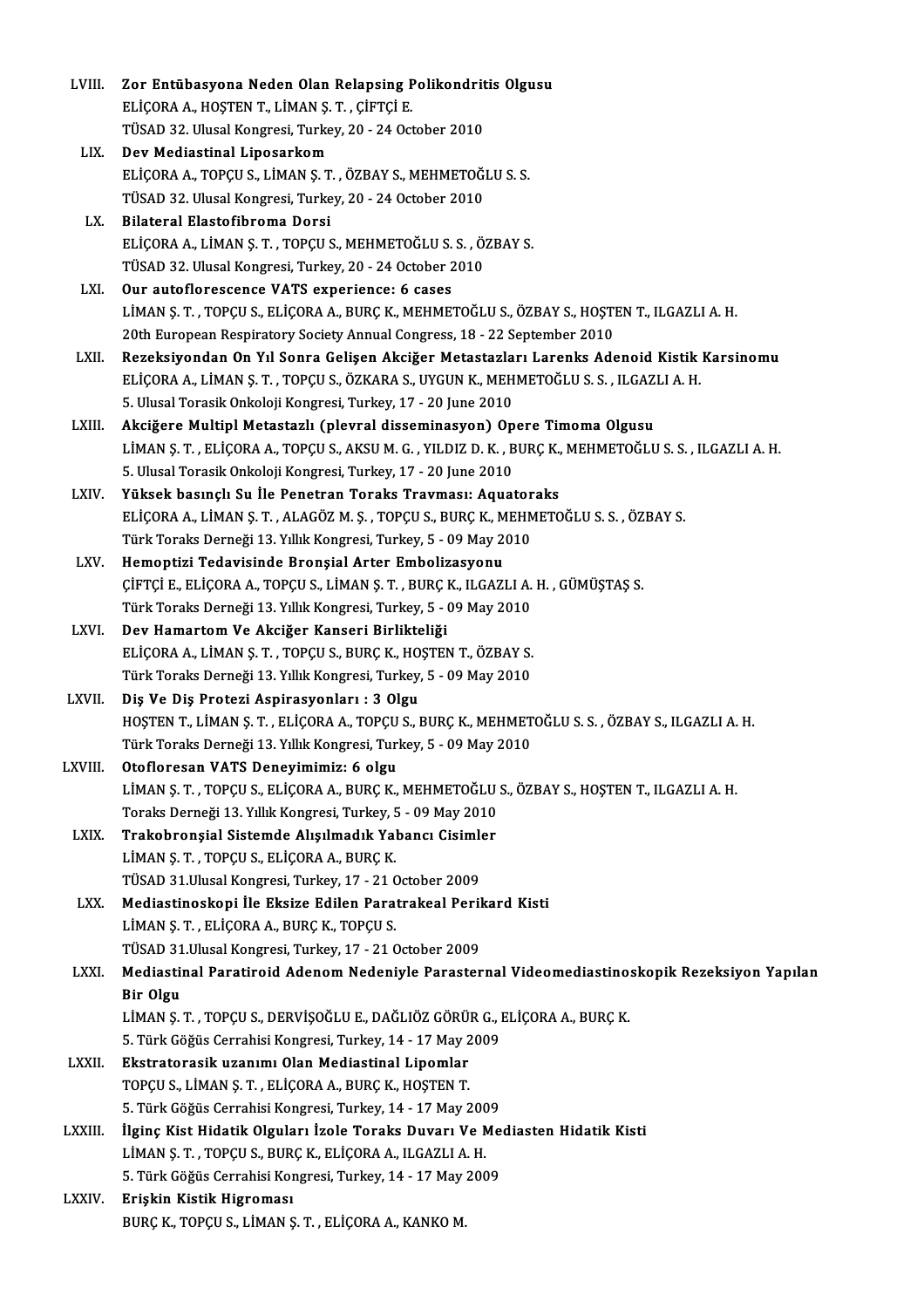Türk Toraks Derneği 12. Yıllık Kongresi, Turkey, 8 - 12 April 2009<br>Pir Olay Nedeniyle Cehelilta Bulmaner Hinertansiyan

- Türk Toraks Derneği 12. Yıllık Kongresi, Turkey, 8 12 April 2<br>LXXV. Bir Olgu Nedeniyle Gebelikte Pulmoner Hipertansiyon<br>PASVİĞİTİ, POVACLH, PALARANA, YU DIZE, ELİGORA A Türk Toraks Derneği 12. Yıllık Kongresi, Turkey, 8 - 12 Apri<br>Bir Olgu Nedeniyle Gebelikte Pulmoner Hipertansiyo<br>BAŞYİĞİT İ., BOYACI H., BALABAN A., YILDIZ F., ELİÇORA A.<br>Türk Toraka Derneği 12. Yıllık Kongresi Turkey, 8., Bir Olgu Nedeniyle Gebelikte Pulmoner Hipertansiyon<br>BAŞYİĞİT İ., BOYACI H., BALABAN A., YILDIZ F., ELİÇORA A.<br>Türk Toraks Derneği 12. Yıllık Kongresi, Turkey, 8 - 12 April 2009 BAŞYİĞİT İ., BOYACI H., BALABAN A., YILDIZ F., ELİÇORA A.<br>Türk Toraks Derneği 12. Yıllık Kongresi, Turkey, 8 - 12 April 2009<br>LXXVI. Eş Zamanlı Akciğer Ve Dalak Kist Hidatiğinde Cerrahi Tedavi<br>ELİÇORA A. BURÇ K. TORÇU S. Lİ
- ELİÇORAA.,BURÇK.,TOPÇUS.,LİMANŞ.T. Eş Zamanlı Akciğer Ve Dalak Kist Hidatiğinde Cerra<br>ELİÇORA A., BURÇ K., TOPÇU S., LİMAN Ş. T.<br>TÜSAD 30. Ulusal Kongresi, Turkey, 26 - 29 October 2008<br>Tüberkülezle Es Zamanlı Hastalıklarda Tanı Zarlukl TÜSAD 30. Ulusal Kongresi, Turkey, 26 - 29 October 2008
- LXXVII. Tüberkülozla Eş Zamanlı Hastalıklarda Tanı Zorlukları: 2 Olgu<br>BURC K., ELİCORA A., LİMAN S. T. , TOPCU S. Tüberkülozla Eş Zamanlı Hastalıklarda Tanı Zorlukl<br>BURÇ K., ELİÇORA A., LİMAN Ş. T. , TOPÇU S.<br>TÜSAD 30. Ulusal Kongresi, Turkey, 26 - 29 October 2008<br>Cosuklarda Trakaabransiyal Yahansı sisim aspirası
- LXXVIII. Çocuklarda Trakeobronşiyal Yabancı cisim aspirasyonları: 121 olgu<br>LİMAN S. T., TOPÇU S., ELİÇORA A., BURC K., HOSTEN T. TÜSAD 30. Ulusal Kongresi, Turkey, 26 - 29 October 200<br>Çocuklarda Trakeobronşiyal Yabancı cisim aspira<br>LİMAN Ş. T. , TOPÇU S., ELİÇORA A., BURÇ K., HOŞTEN T.<br>VIII. Adlı Bilimler Kongresi " Cosuk ve Adli Tır" konfere VIII. Adli Bilimler Kongresi " Çocuk ve Adli Tıp" konferansı, Turkey, 15 - 18 May 2008 LİMAN Ş. T. , TOPÇU S., ELİÇORA A., BURÇ K., HOŞTEN T.<br>VIII. Adli Bilimler Kongresi " Çocuk ve Adli Tıp" konferansı, Turkey, 15 - 18 M<br>LXXIX. Gocuklarda Trakeobronşial Yabancı Cisim Aspirasyonları :121 Olgu
	- VIII. Adli Bilimler Kongresi " Çocuk ve Adli Tıp" konfera<br>Çocuklarda Trakeobronşial Yabancı Cisim Aspira:<br>LİMAN Ş. T. , TOPÇU S., ELİÇORA A., BURÇ K., HOŞTEN T.<br>9. Adli Bilimler Kongresi Turkey, 15., 19 Mey 2009 Cocuklarda Trakeobronsial Yabancı Cisim Asp<br>LİMAN Ş. T. , TOPÇU S., ELİÇORA A., BURÇ K., HOŞTE<br>8. Adli Bilimler Kongresi, Turkey, 15 - 18 May 2008<br>Aunu Kotta Bolisatatik Fihnöz, Diapları LİMAN Ş. T. , TOPÇU S., ELİÇORA A., BURÇ K., HOŞTEN T.<br>8. Adli Bilimler Kongresi, Turkey, 15 - 18 May 2008<br>LXXX. Aynı Kotta Poliostotik Fibröz Displazi<br>BURC K., ELİCORA A., LİMAN S. T. , TOPCU S. 8. Adli Bilimler Kongresi, Turkey, 15 - 18 May 2008
	- Aynı Kotta Poliostotik Fibröz Displazi<br>BURÇ K., ELİÇORA A., LİMAN Ş. T. , TOPÇU S.<br>Türk Toraks Derneği 11. Yıllık Kongresi, Turkey, 23 27 April 2008<br>Artariovanêz Malfarmasyon ile Karısan Bir Aksižar Karsine
- BURÇ K., ELİÇORA A., LİMAN Ş. T. , TOPÇU S.<br>Türk Toraks Derneği 11. Yıllık Kongresi, Turkey, 23 27 April 2008<br>LXXXI. Arteriovenöz Malformasyon ile Karışan Bir Akciğer Karsinoid Olgusu<br>ELİÇORA A, BURÇ K, LİMAN S. T. T Türk Toraks Derneği 11. Yıllık Kongresi, Tur<br>Arteriovenöz Malformasyon ile Karışar<br>ELİÇORA A., BURÇ K., LİMAN Ş. T. , TOPÇU S.<br>Türk Toraks Derneği 11. Yıllık Kongresi Tur Arteriovenöz Malformasyon ile Karışan Bir Akciğer Karsino<br>ELİÇORA A., BURÇ K., LİMAN Ş. T. , TOPÇU S.<br>Türk Toraks Derneği 11. Yıllık Kongresi, Turkey, 23 - 27 April 2008<br>Foreign body aspiration through trasheestemu: Aseses
- ELİÇORA A., BURÇ K., LİMAN Ş. T. , TOPÇU S.<br>Türk Toraks Derneği 11. Yıllık Kongresi, Turkey, 23 27 April 2008<br>"LXXXII. Foreign body aspiration through tracheostomy: 4cases" Türk Toraks Derneği 11. Yıllık Kongresi, Turkey, 23 - 27 April 2008<br>Foreign body aspiration through tracheostomy: 4cases"<br>LİMAN Ş. T. , TOPÇU S., AKPINAR A., ELİÇORA A., BURÇ K., ÇORAK S., HOŞTEN T.<br>17th European Bespirato Foreign body aspiration through tracheostomy: 4cases"<br>LİMAN Ş. T. , TOPÇU S., AKPINAR A., ELİÇORA A., BURÇ K., ÇORAK S., HOŞTEN T.<br>17th European Respiratory Society Annual Congress., 12 - 15 September 2007<br>Aksiğar Kansoni
	-
- LİMAN Ş. T., TOPÇU S., AKPINAR A., ELİÇORA A., BURÇ K., ÇORAK S., H<br>17th European Respiratory Society Annual Congress., 12 15 Septem<br>LXXXIII. Akciğer Kanseri ve Ektopik Tiroid için Eş zamanlı Operasyon<br>TOPCU S. LİMAN S. 17th European Respiratory Society Annual Congress., 12 - 15 Septen<br>Akciğer Kanseri ve Ektopik Tiroid için Eş zamanlı Operasyon<br>TOPÇU S., LİMAN Ş. T. , ÇORAK S., ELİÇORA A., ZANUZİ F., İŞGÖREN S. Akciğer Kanseri ve Ektopik Tiroid için Eş zamanlı Opera<br>TOPÇU S., LİMAN Ş. T. , ÇORAK S., ELİÇORA A., ZANUZİ F., İŞGÖR<br>3. Ulusal Torasik Onkoloji Kongresi, Turkey, 21 - 24 June 2007<br>Entübesyene Sekender Celisen Trekee Lase
- TOPÇU S., LİMAN Ş. T. , ÇORAK S., ELİÇORA A., ZANUZİ F., İŞGÖREN S.<br>3. Ulusal Torasik Onkoloji Kongresi, Turkey, 21 24 June 2007<br>LXXXIV. Entübasyona Sekonder Gelişen Trakea Laserasyonlarında Cerrahi Ve Cerrahi Dışı Yakla 3. Ulusal Torasik Onkoloji Kongresi, Turkey, 21 - 24 June 2007<br><mark>Entübasyona Sekonder Gelişen Trakea Laserasyonlarında</mark><br>TOPÇU S., LİMAN Ş. T. , BURÇ K., HOŞTEN T., ÇORAK S., ELİÇORA A.<br>4. Türk Göğüs Corrabisi Kongresi Turke Entübasyona Sekonder Gelişen Trakea Laserasyonları<br>TOPÇU S., LİMAN Ş. T. , BURÇ K., HOŞTEN T., ÇORAK S., ELİÇOI<br>4. Türk Göğüs Cerrahisi Kongresi, Turkey, 17 - 20 May 2007<br>Entübasyona sekonder olarak gelişen trakaş laserasy TOPÇU S., LİMAN Ş. T. , BURÇ K., HOŞTEN T., ÇORAK S., ELİÇORA A.<br>4. Türk Göğüs Cerrahisi Kongresi, Turkey, 17 - 20 May 2007<br>LXXXV. Entübasyona sekonder olarak gelişen trakea laserasyonlarında cerrahi ve cerrahi dışı ya
- 4. Türk Göğüs Cerrahisi Kongresi, Turkey, 17 20 May 2007<br><mark>Entübasyona sekonder olarak gelişen trakea laserasyonla</mark>ı<br>TOPÇU S., LİMAN Ş. T. , BURÇ K., HOŞTEN T., ÇORAK S., ELİÇORA A.<br>W. Türk Göğüs Corrabisi Kongresi Turkey Entübasyona sekonder olarak gelişen trakea laserasyo<br>TOPÇU S., LİMAN Ş. T. , BURÇ K., HOŞTEN T., ÇORAK S., ELİÇOR<br>IV. Türk Göğüs Cerrahisi Kongresi, Turkey, 17 - 20 May 2007<br>Nadin Bin Bostanian Madiastan Tümönü: Tanasik Va TOPÇU S., LİMAN Ş. T. , BURÇ K., HOŞTEN T., ÇORAK S., ELİÇORA A.<br>IV. Türk Göğüs Cerrahisi Kongresi, Turkey, 17 - 20 May 2007<br>LXXXVI. Nadir Bir Posterior Mediasten Tümörü: Torasik Vertebra Kordoması
- IV. Türk Göğüs Cerrahisi Kongresi, Turkey, 17 20 May 2007<br><mark>Nadir Bir Posterior Mediasten Tümörü: Torasik Verteb</mark><br>LİMAN Ş. T. , TOPÇU S., ANIK İ., BURÇ K., ÇORAK S., ELİÇORA A.<br>Türk Toraka Derneği 10 Yıllık Kongresi Turke Nadir Bir Posterior Mediasten Tümörü: Torasik Vertebra Kongresi, Turkan Ş. T. , TOPÇU S., ANIK İ., BURÇ K., ÇORAK S., ELİÇORA A.<br>Türk Toraks Derneği 10. Yıllık Kongresi, Turkey, 25 - 29 April 2007<br>Dov Büllöz Amfiramda Elak LİMAN Ş. T. , TOPÇU S., ANIK İ., BURÇ K., ÇORAK S., ELİÇORA A.<br>Türk Toraks Derneği 10. Yıllık Kongresi, Turkey, 25 - 29 April 2007<br>LXXXVII. Dev Büllöz Amfizemde Elektif Cerrahi
- ÇORAKS.,LİMANŞ.T. ,TOPÇUS.,BURÇK.,ELİÇORAA. Türk Toraks Derneği 10. Yıllık Kongresi, Turkey, 25 - 29 April 2007
- LXXXVIII. Trakeostomiden Yabancı Cisim Aspirasyonu: 4 vaka Türk Toraks Derneği 10. Yıllık Kongresi, Turkey, 25 - 29 April 2007<br>Trakeostomiden Yabancı Cisim Aspirasyonu: 4 vaka<br>Türk Toraks Derneği 10. Yıllık Kongresi Turkey, 25 - 20 April 2007<br>Türk Toraks Derneği 10. Yıllık Kongres Trakeostomiden Yabancı Cisim Aspirasyonu: 4 vaka<br>TOPÇU S., LİMAN Ş. T. , TEMEL A. G. , ELİÇORA A., BURÇ K., ÇORAK S.<br>Türk Toraks Derneği 10. Yıllık Kongresi, Turkey, 25 - 29 April 2007<br>Künt Toraks Traymasına Bağlı Diyafram TOPÇU S., LİMAN Ş. T. , TEMEL A. G. , ELİÇORA A., BURÇ K., ÇORAK S.<br>Türk Toraks Derneği 10. Yıllık Kongresi, Turkey, 25 - 29 April 2007<br>LXXXIX. Künt Toraks Travmasına Bağlı Diyafram Ve Perikard Rüptürü<br>ELİÇORA A. LİMAN S.
	- Türk Toraks Derneği 10. Yıllık Kongresi, Turkey, 25 29 April 2007<br>**Künt Toraks Travmasına Bağlı Diyafram Ve Perikard Rüptüri**<br>ELİÇORA A., LİMAN Ş. T. , TOPÇU S., BURÇ K., ÇORAK S., SARISOY H. T.<br>Türk Toraks Derneği 10. Y Künt Toraks Travmasına Bağlı Diyafram Ve Perikard Rüptür<br>ELİÇORA A., LİMAN Ş. T. , TOPÇU S., BURÇ K., ÇORAK S., SARISOY H. T<br>Türk Toraks Derneği 10. Yıllık Kongresi, Turkey, 25 - 29 April 2007<br>Trakashransial Yahansı Cisim ELİÇORA A., LİMAN Ş. T. , TOPÇU S., BURÇ K., ÇORAK S., SARISOY<br>Türk Toraks Derneği 10. Yıllık Kongresi, Turkey, 25 - 29 April 20<br>XC. Trakeobronşial Yabancı Cisim Aspirasyonları : 118 Olgu<br>ELİÇORA A. LİMAN S. T. TOPÇU S. BU
		- Türk Toraks Derneği 10. Yıllık Kongresi, Turkey, 25 2<br><mark>Trakeobronşial Yabancı Cisim Aspirasyonları : 1</mark><br>ELİÇORA A., LİMAN Ş. T. , TOPÇU S., BURÇ K., ÇORAK S.<br>Türk Toraka Derneği 10. Yıllık Kongresi, Turkey, 25 2 Trakeobronşial Yabancı Cisim Aspirasyonları : 118 Olgu<br>ELİÇORA A., LİMAN Ş. T. , TOPÇU S., BURÇ K., ÇORAK S. Türk Toraks Derneği 10. Yıllık Kongresi, Turkey, 25 - 29 April 2007
		- XCI. Akciğer Kanserinde Yanlış Pet Pozitif Bilateral Mediastinal Lenf Nodları : Sarkoidoz Birlikteliği<br>CORAK S., LİMAN Ş. T., TOPÇU S., BURÇ K., ELİÇORA A.